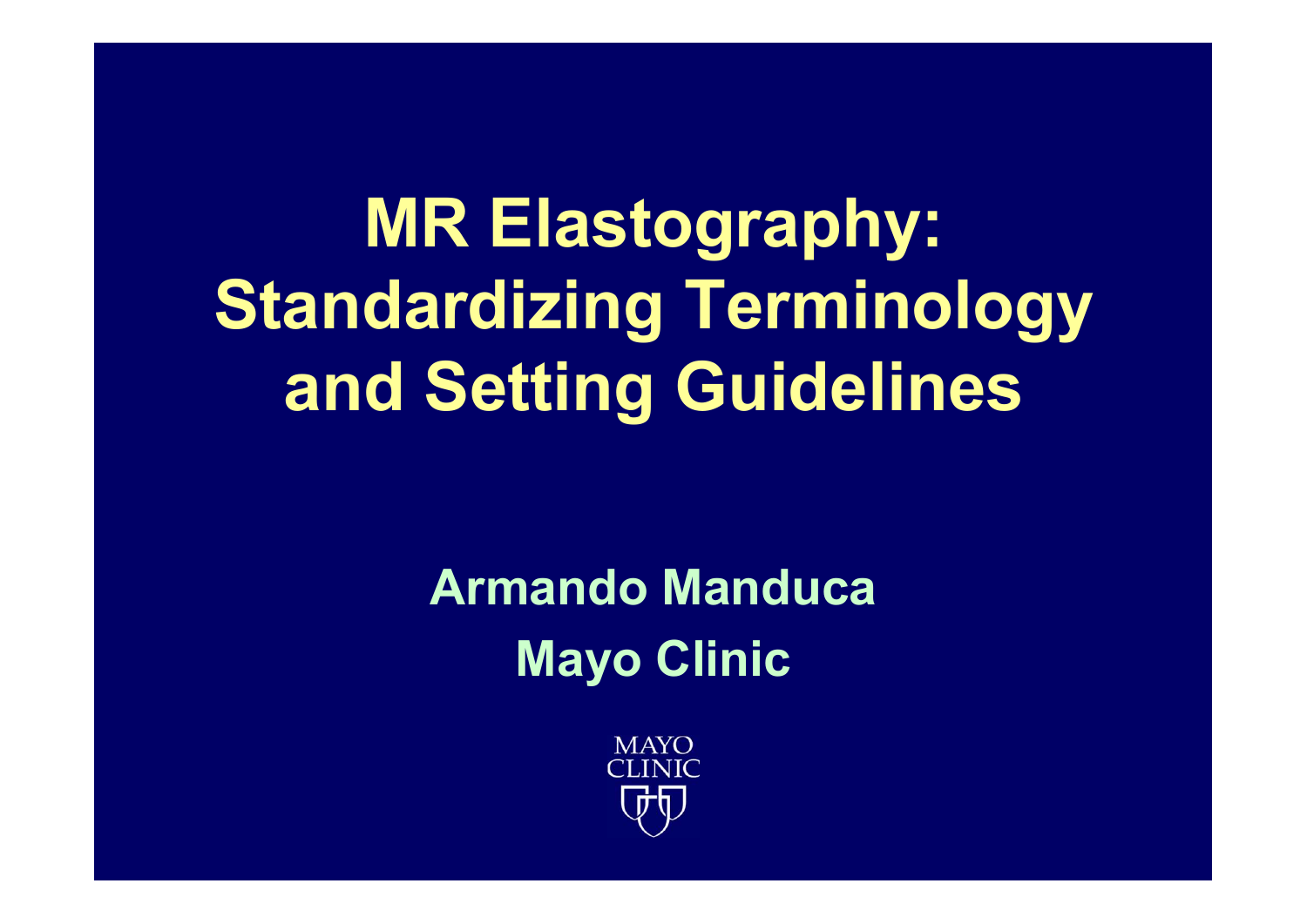#### Coauthors

- Phil Bayly, Washington Univ.
- Dick Ehman, Mayo Clinic
- **Coauthors<br>• Phil Bayly, Washington Univ.<br>• Dick Ehman, Mayo Clinic<br>• Tom Royston, Univ. of Illinois Chicago<br>• Ingolf Sack, Charité**
- 
- Coauthors<br>• Phil Bayly, Washington Univ.<br>• Dick Ehman, Mayo Clinic<br>• Tom Royston, Univ. of Illinois –<br>• Ingolf Sack, Charité<br>• Ralph Sinkus, King's College L • Phil Bayly, Washington Univ.<br>• Dick Ehman, Mayo Clinic<br>• Tom Royston, Univ. of Illinois –<br>• Ingolf Sack, Charité<br>• Ralph Sinkus, King's College – <br>• Bernard van Beers, Université P<br>• Arun Kolipaka, Ohio State Univ.
- **Coauthors<br>• Phil Bayly, Washington Univ.<br>• Dick Ehman, Mayo Clinic<br>• Tom Royston, Univ. of Illinois Chicago<br>• Ingolf Sack, Charité<br>• Ralph Sinkus, King's College London<br>• Bernard van Beers, Université Paris Diderot** • Phil Bayly, Washington Univ.<br>• Dick Ehman, Mayo Clinic<br>• Tom Royston, Univ. of Illinois – Chicago<br>• Ingolf Sack, Charité<br>• Ralph Sinkus, King's College – London<br>• Bernard van Beers, Université Paris Diderot<br>• Arun Kolipa
-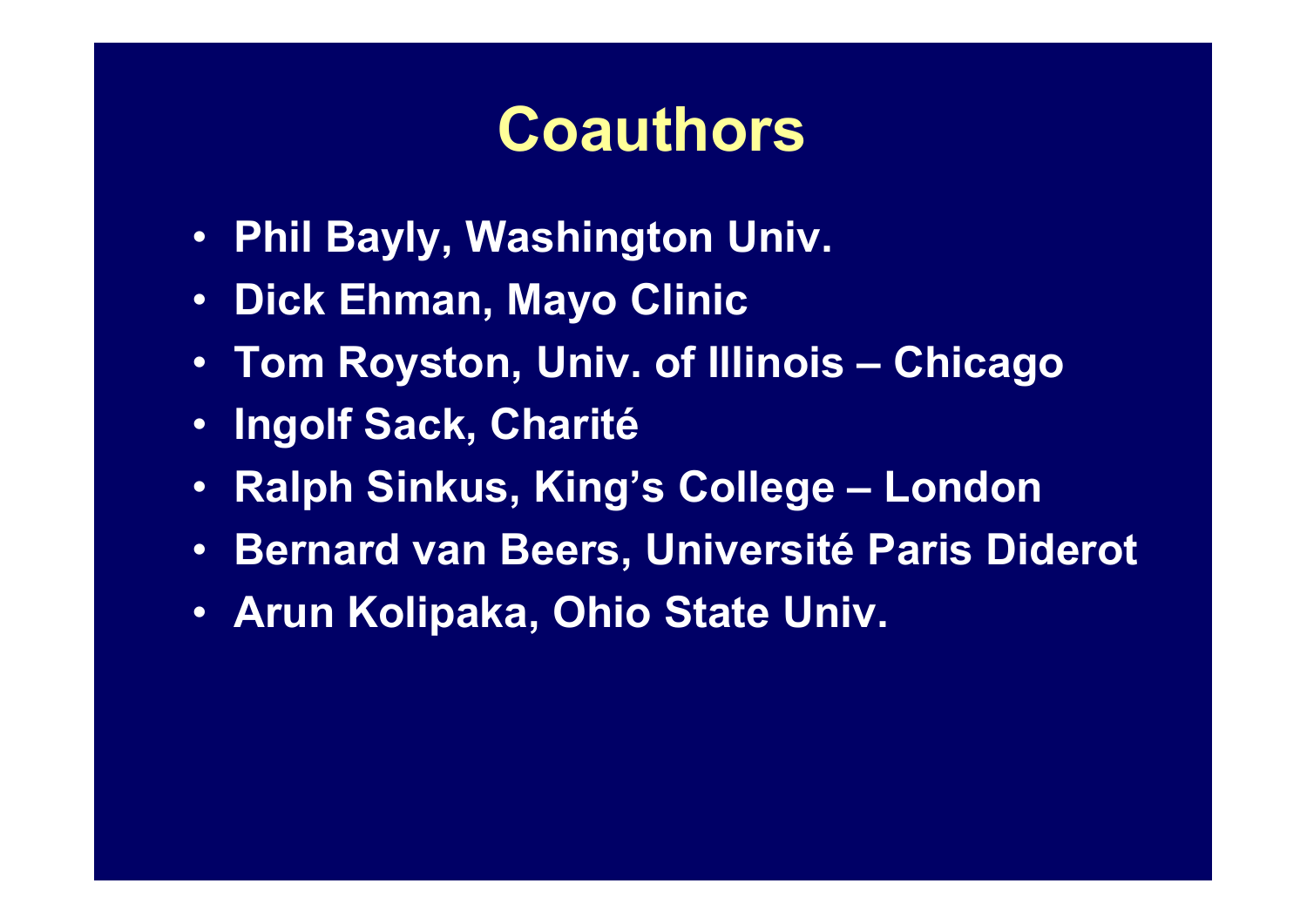# **MR Elastography (MRE)**<br>amic MRE is a phase-contrast MRI technique

- Dynamic MRE is a phase-contrast MRI technique that can directly visualize and measure small harmonic mechanical displacements in tissue-like materials
- From this data, inversion algorithms can calculate mechanical properties such as shear modulus and attenuation
- This is quantitative, non-invasive palpation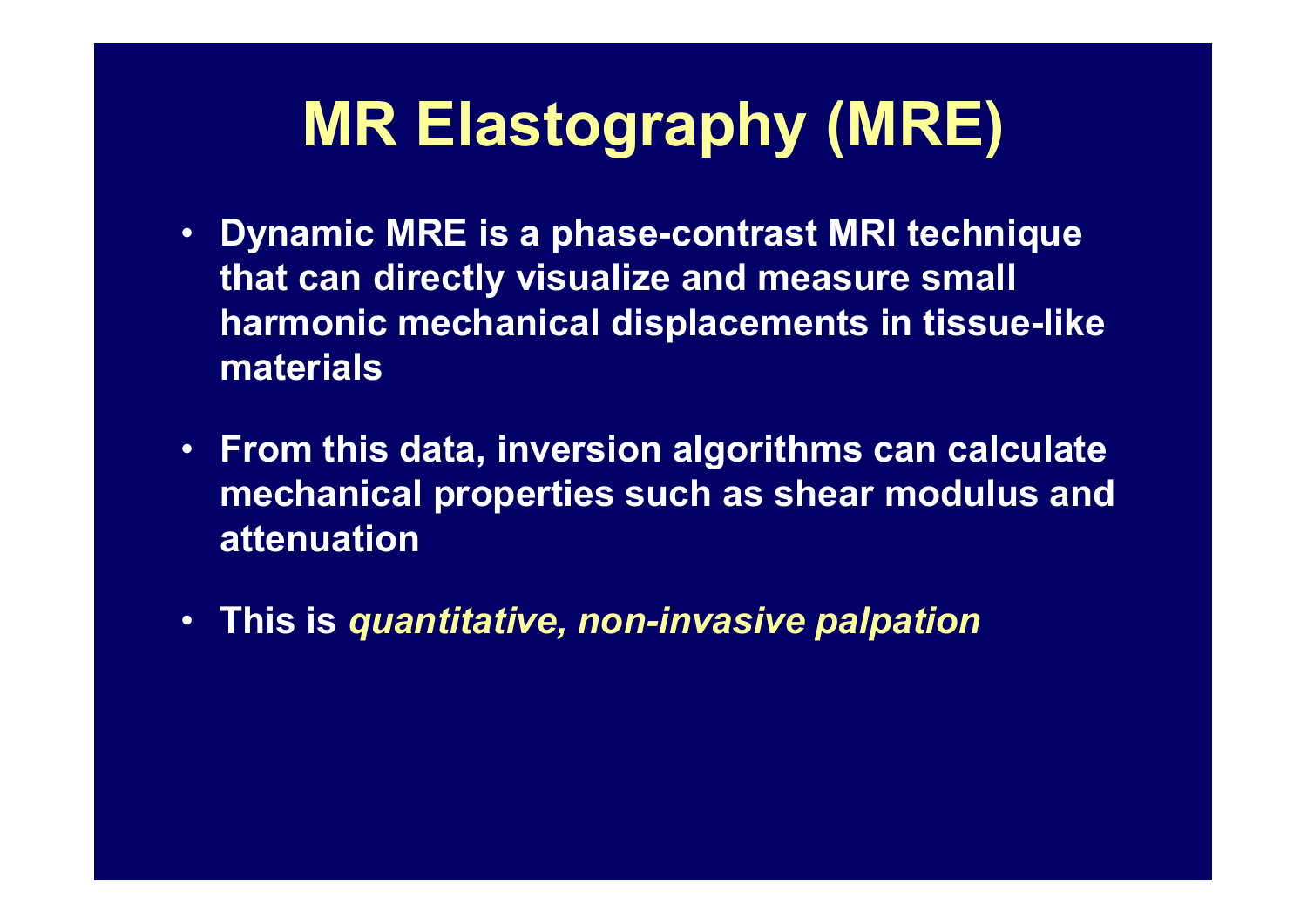## MRE is Growing!

- MRE is increasing in clinical importance:
	- It has become widespread in the diagnosis and staging of liver fibrosis
	- May soon become useful in tumor surgery planning
	- Many other areas being researched.
- The research applications of MRE also continue to increase.
- The number of MRE papers per year is increasing rapidly.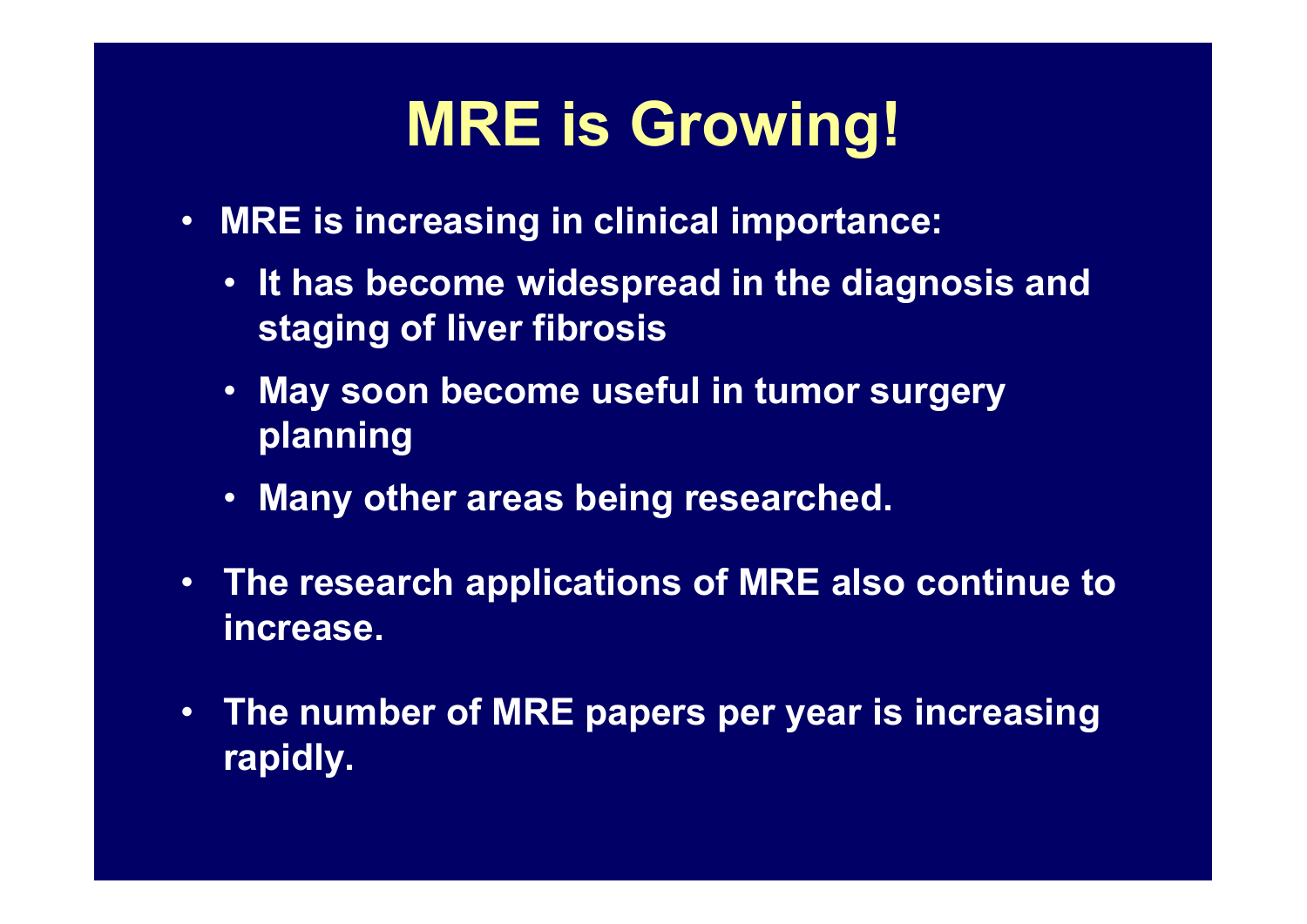#### Publications (Web of Science)

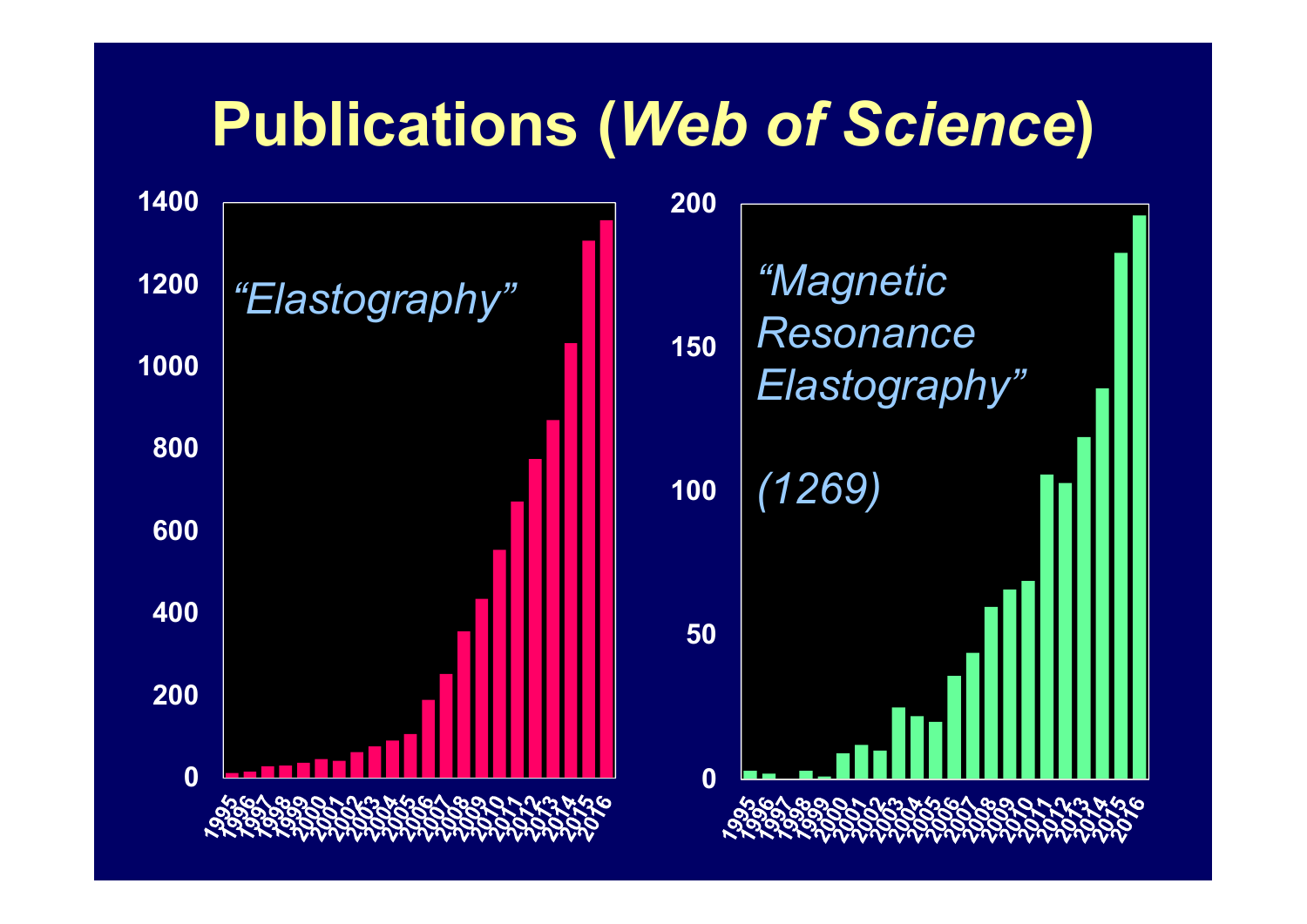#### However..

- Many types of acquisitions and processing techniques are in use
- Many groups are reporting MRE results in terms of many different parameters
- There is some confusion (particularly among clinicians) as to the meaning of certain terms, or how to interpret certain types of MRE results
- Such issues could negatively impact the further growth of MRE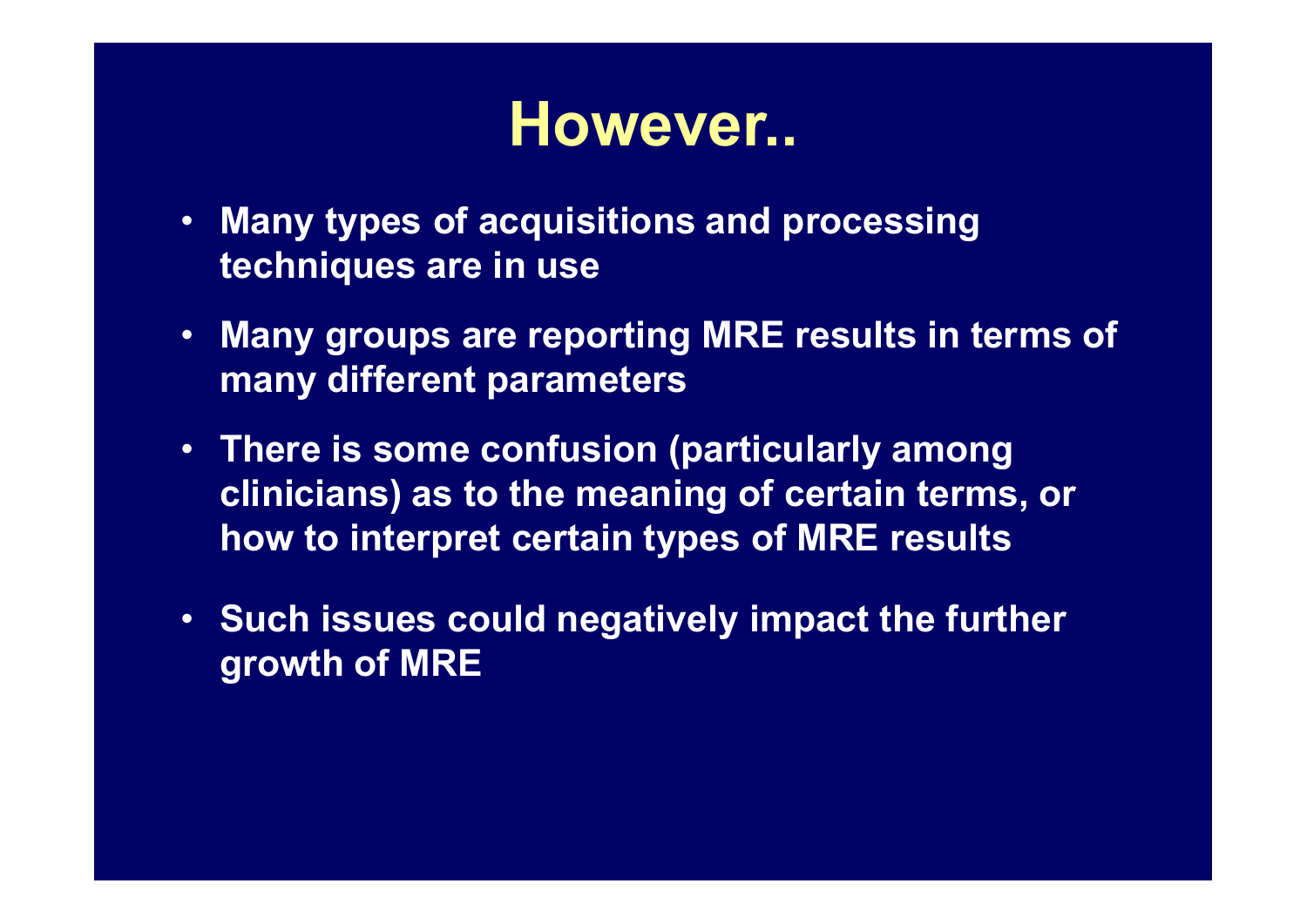- MRE results have been reported as: shear modulus (sometimes complex), storage modulus, elasticity, magnitude of complex shear modulus, wave speed or wave speed squared, shear stiffness (defined in different ways), propagation…
- Loss-related parameters: loss modulus, attenuation, loss tangent, loss factor, phase angle, damping ratio, adjusted damping ratio, penetration rate…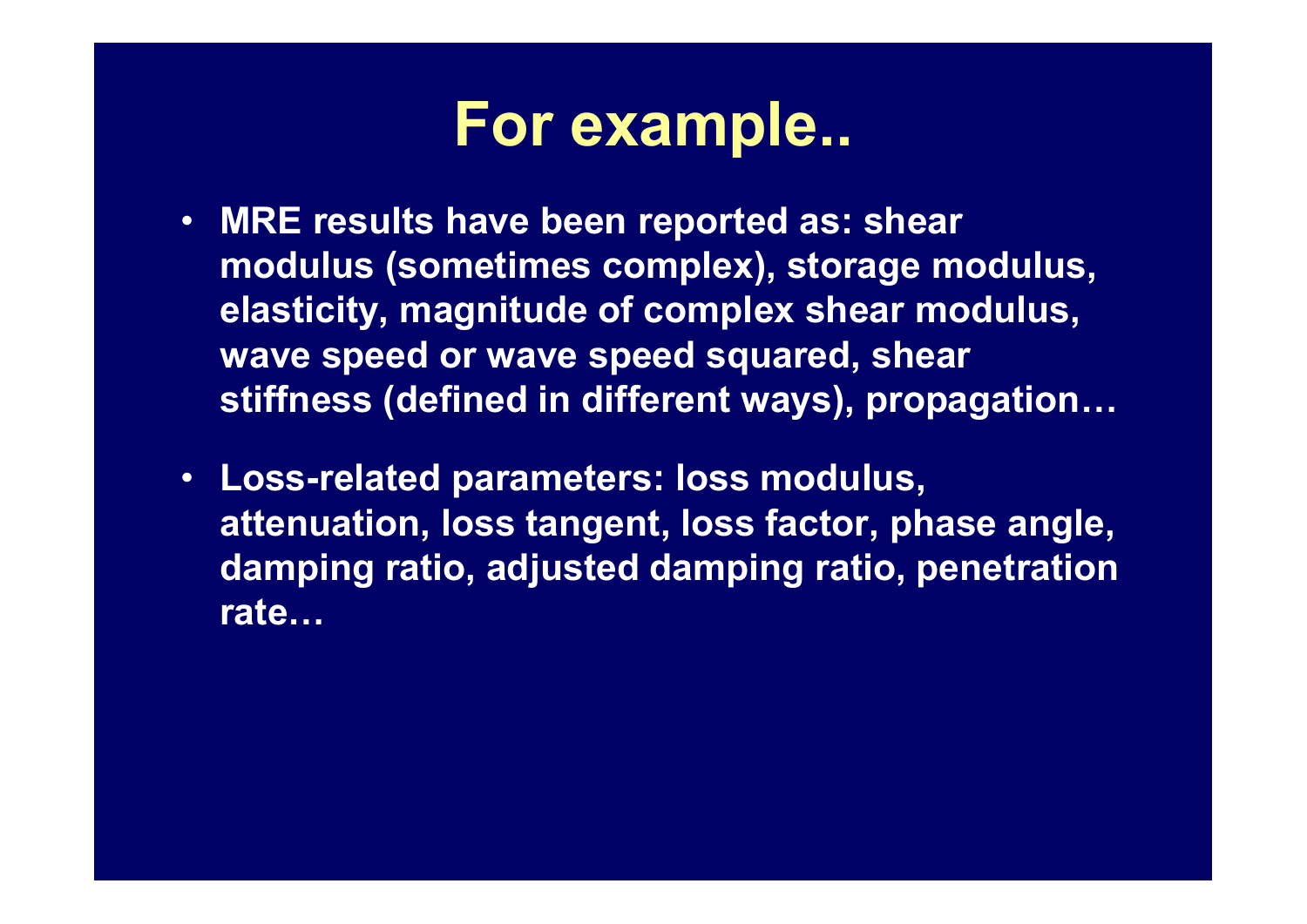- This is NOT an exhaustive list.
- The above are all at a single frequency! We haven't yet mentioned quantities related to specific **For example..**<br>This is NOT an exhaustive list.<br>The above are all at a single frequency! We haven't<br>yet mentioned quantities related to specific<br>material models (e.g. springpot parameters)<br>Nor have we mentioned anisotropic
- Nor have we mentioned anisotropic or poroelastic parameters…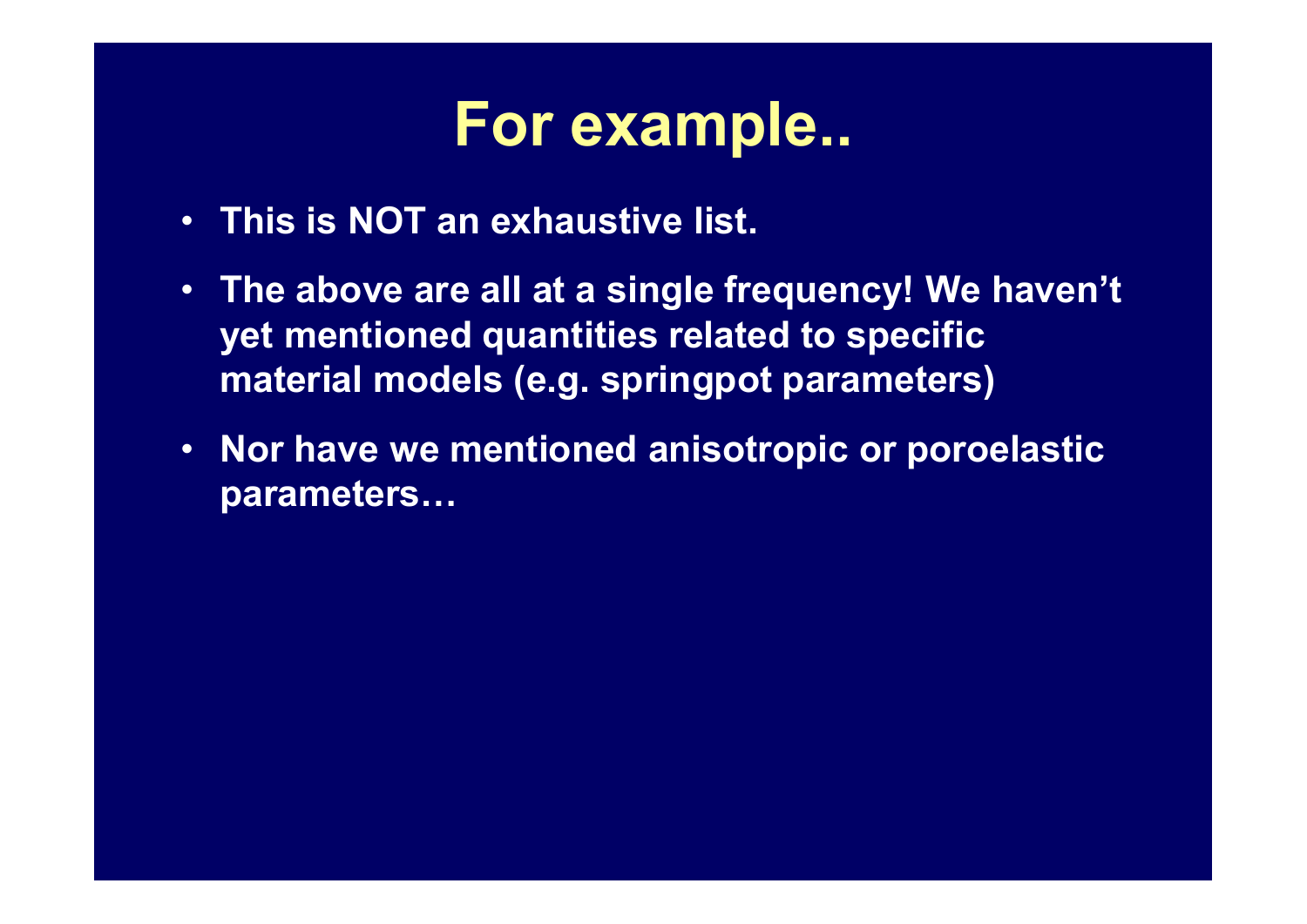- This is NOT an exhaustive list.
- The above are all at a single frequency! We haven't yet mentioned quantities related to specific **For example..**<br>This is NOT an exhaustive list.<br>The above are all at a single frequency! We haven't<br>yet mentioned quantities related to specific<br>material models (e.g. springpot parameters)<br>Nor have we mentioned anisotropic
- Nor have we mentioned anisotropic or poroelastic parameters…
- What are clinicians to make of this?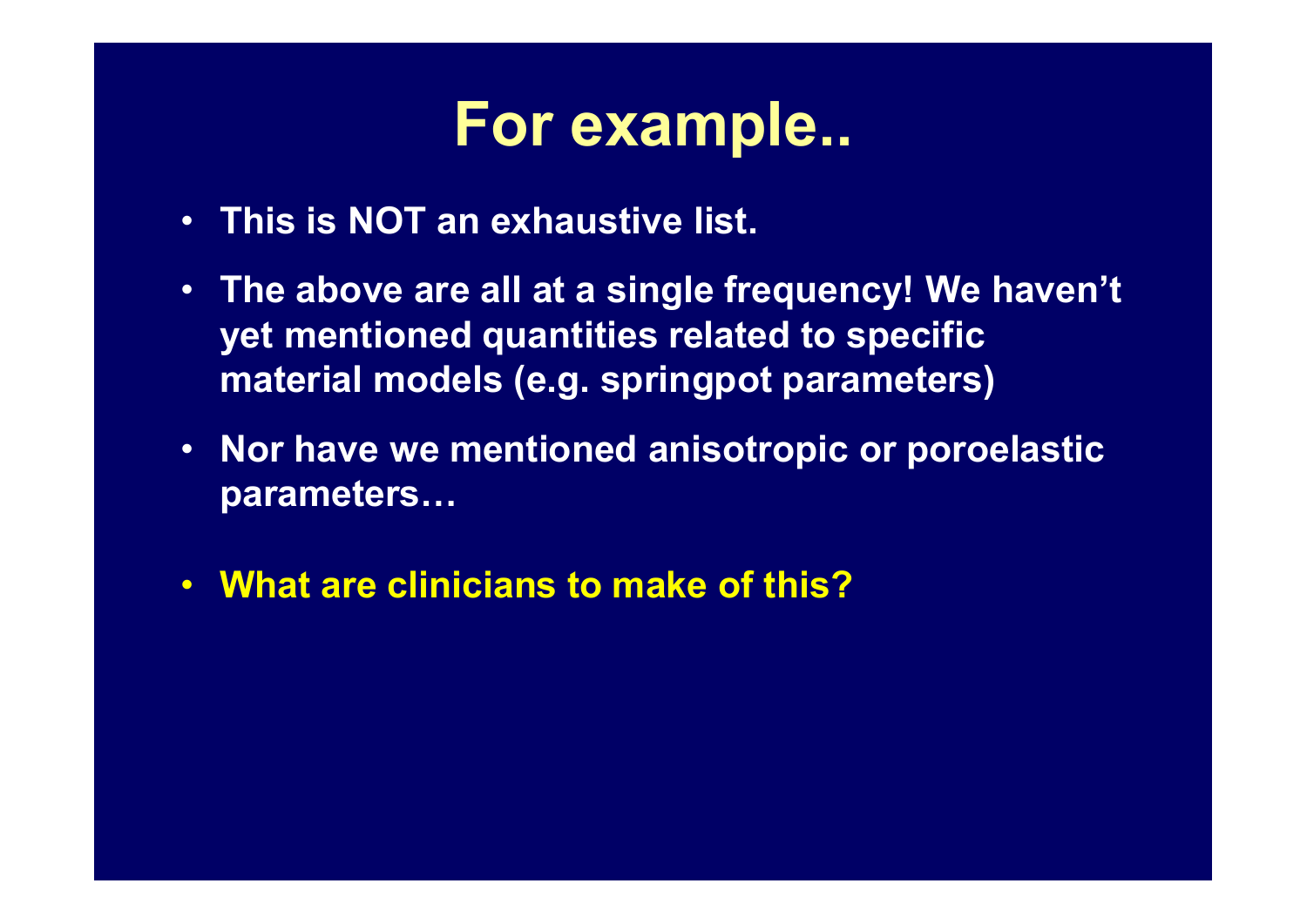- This is NOT an exhaustive list.
- The above are all at a single frequency! We haven't yet mentioned quantities related to specific **For example..**<br>This is NOT an exhaustive list.<br>The above are all at a single frequency! We haven't<br>yet mentioned quantities related to specific<br>material models (e.g. springpot parameters)<br>Nor have we mentioned anisotropic
- Nor have we mentioned anisotropic or poroelastic parameters…
- What are clinicians to make of this?
- Or researchers from a related field?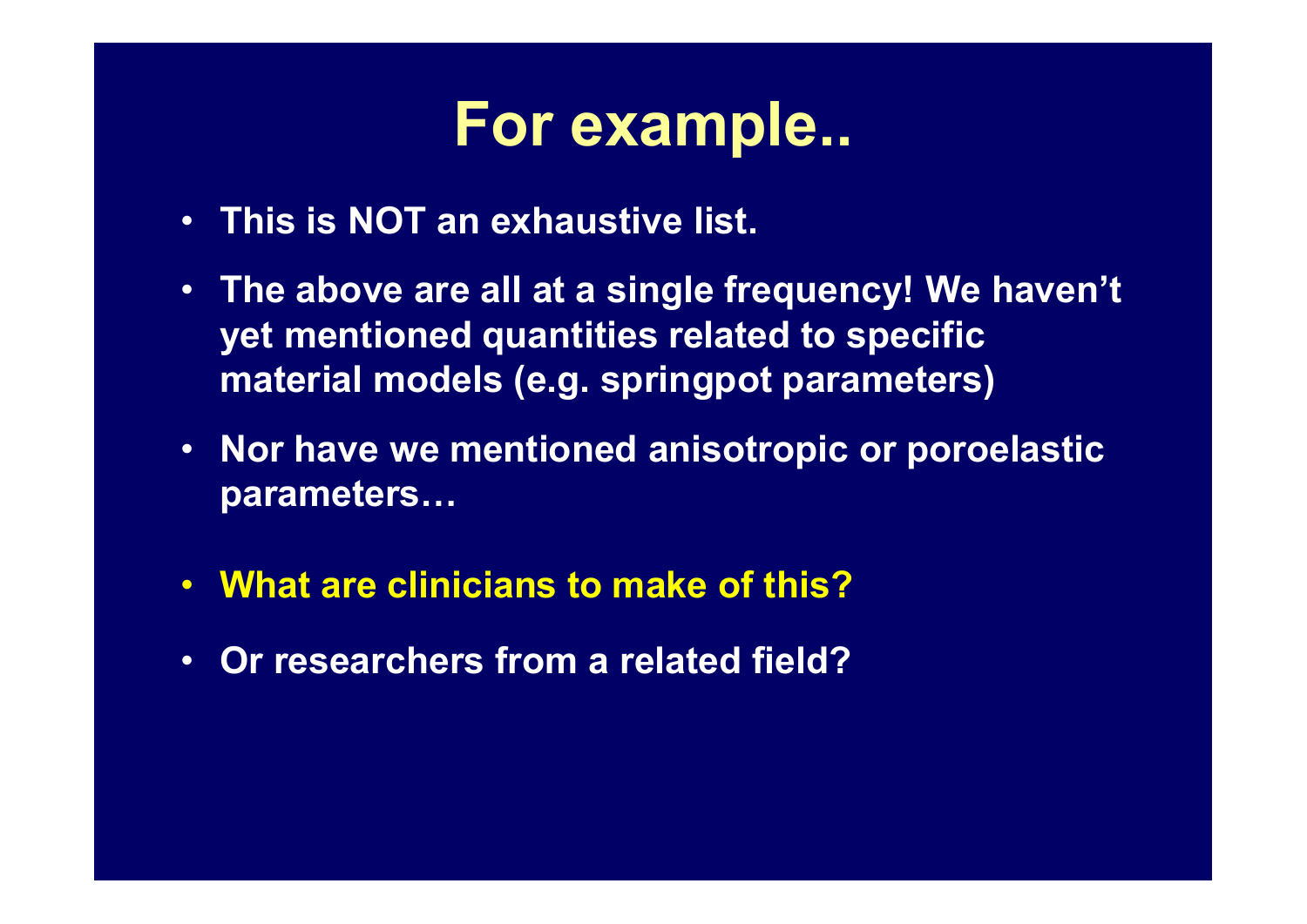#### MRE Guidelines Committee

- The ISMRM MRE Study Group was proposed in late 2014 and first met at the 2015 annual meeting
- Soon after its founding, the initial leaders of the Study Group set up an MRE Guidelines Committee (the authors of this abstract)
- This committee has, among other things, set up a Study Group data repository, a Facebook page, and arranged for a physical MRE phantom to be passed among various MRE labs.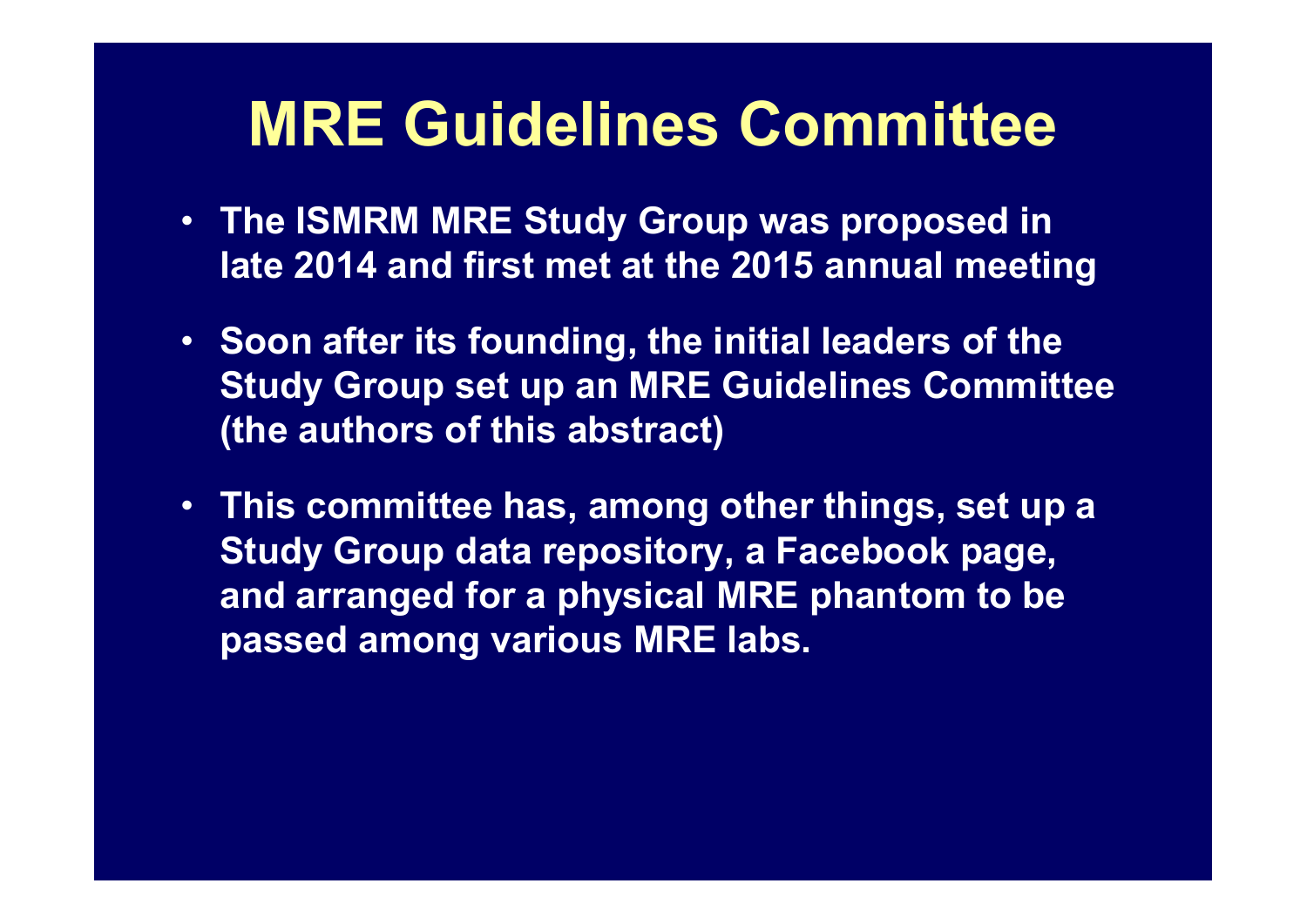#### MRE Guidelines Committee

• One task identified by the Guidelines Committee was the drafting of a white paper, as a service to the MRE community, to tackle some of the above issues, and (to some extent) standardize MRE terminology and practice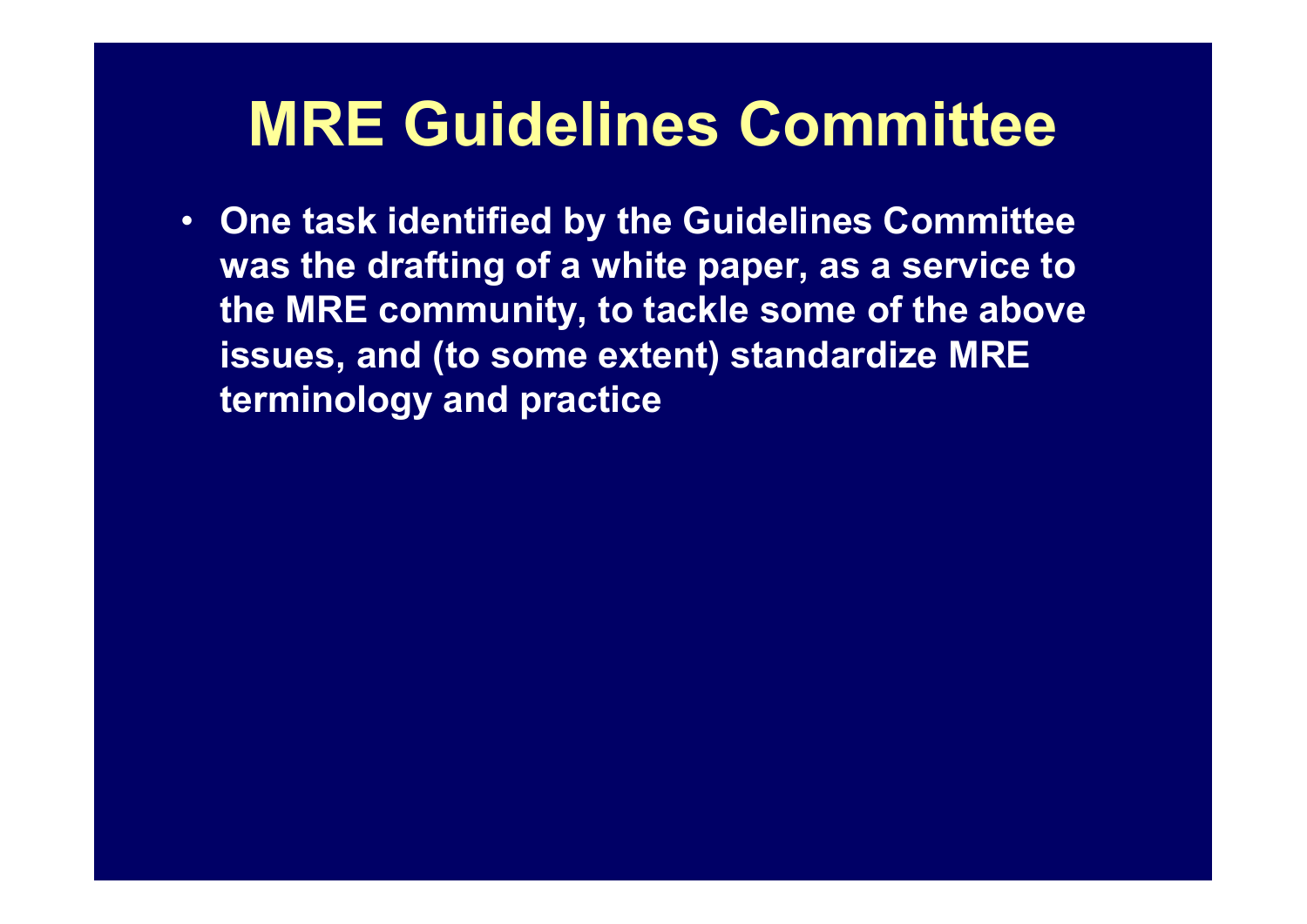## Purpose of the White Paper

- Explain MRE terminology to those not familiar with it
- Recommend some practices and terms we believe should be standardized
- Try to define "good practices" for practitioners of MRE
- Recommend some practices and terms we believe should be discouraged or their use modified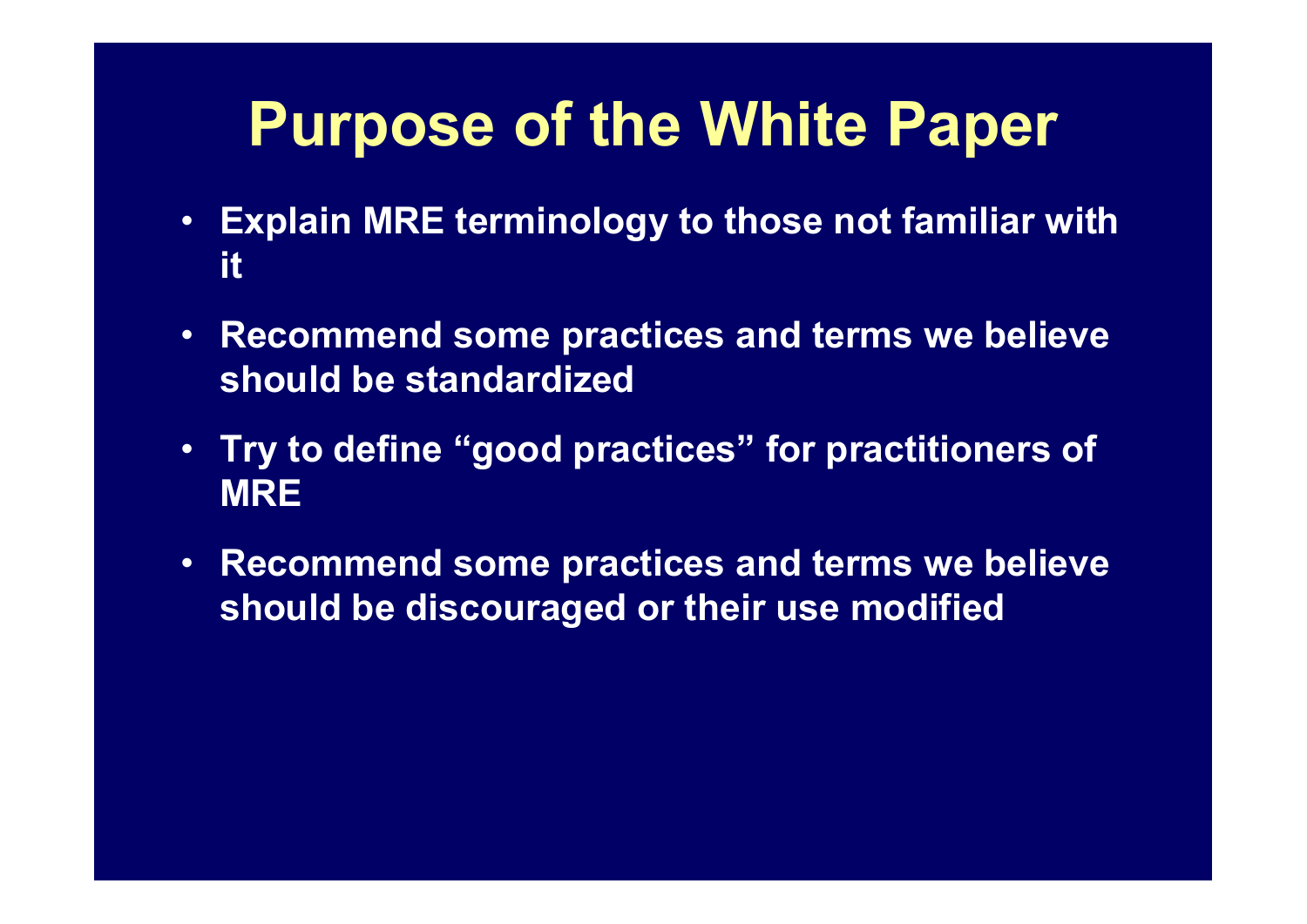## **Status of Paper**

- A fairly detailed draft is circulating among the committee
- Most "recommendations" haven't yet been voted on or are still being finalized
- Intent is to submit to MRM in the 3-6 month time scale
- Note: this is NOT a review paper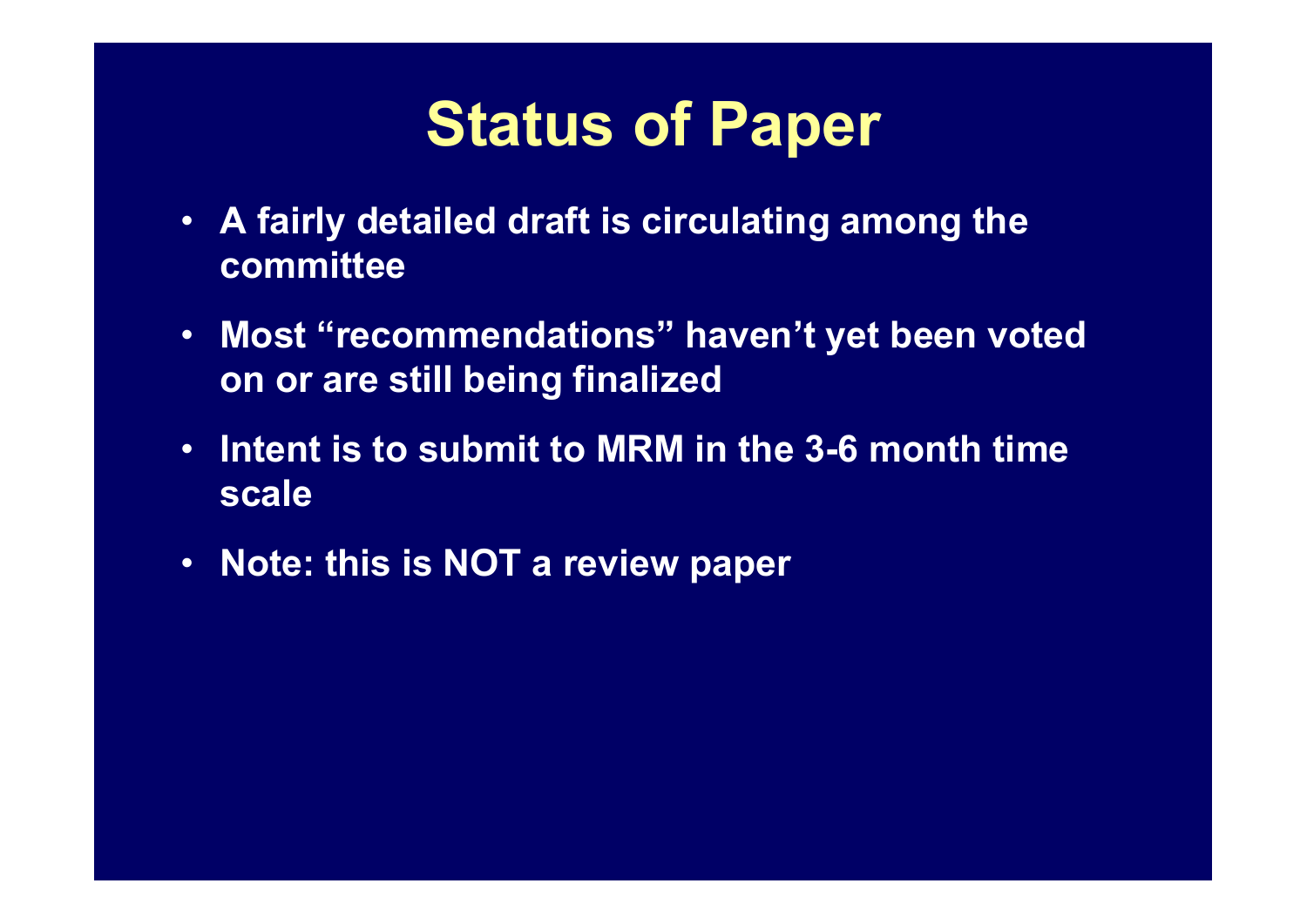# We Want Your Input!

- What would be important for such a paper to do or to consider?
- What recommendations should such a paper make?
- What do you personally think might confuse clinicians or outsiders that could be clarified?
- What do you feel strongly about?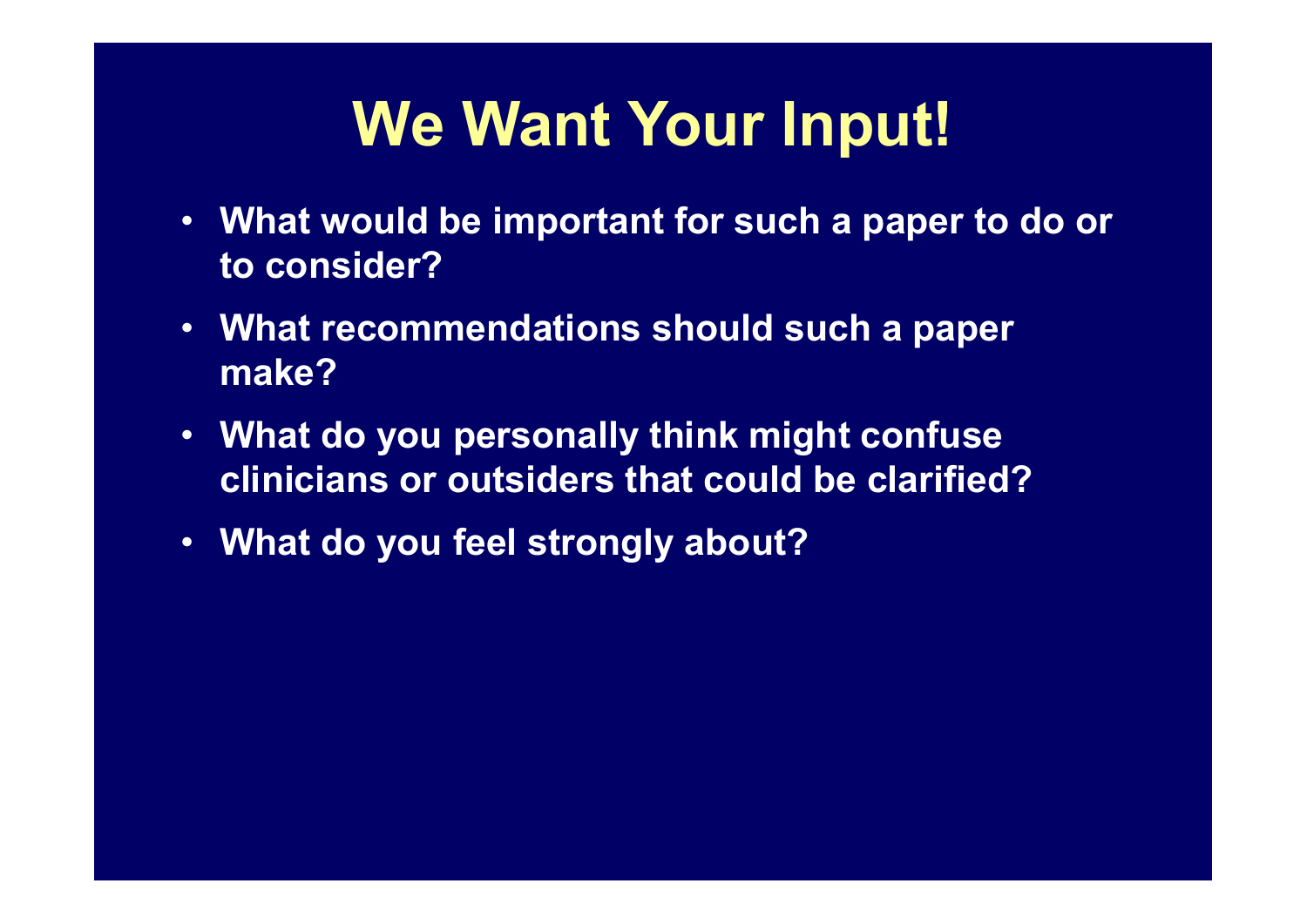## Recommendations: Density

- Technically, density is an unknown parameter at each voxel, and most MRE inversions yield quantities such as  $G/\rho$
- Except for the lung, most MRE groups (sometimes implicitly) assume tissue density of 1.00 g/cm3 (or 1000 kg/m<sup>3</sup>) ), and (1990), and (1990), and (1990), and (1990),  $\sim$
- Actual tissue densities vary, and are probably closer to 1.05 g/cm3
- But: this can't be determined by MRE, is hard to assess independently, and literature values vary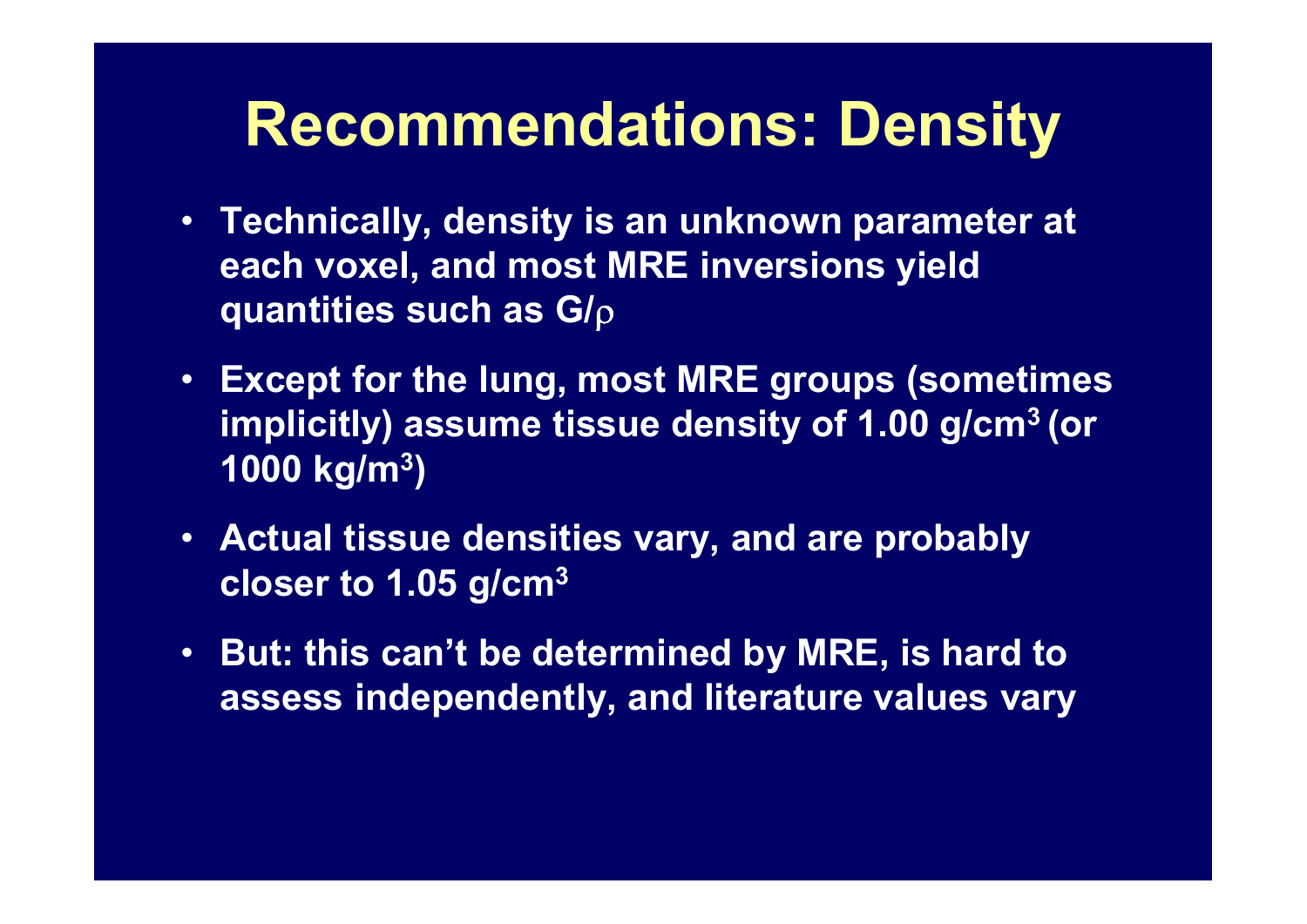## Recommendations: Density

- Occasionally, a paper is written with such a more realistic value, or a reviewer asks why such a value was not used
- Cardiac MRI has standardized on 1.05 g/cm<sup>3</sup> for the state of some types of analyses
- Strong consensus for: formally standardizing at 1.00 g/cm<sup>3</sup> (except for the lung, of course) – then (except for the lung, therefore the lung<br>(except for a reviewer asks why such a<br>not used<br>(a) has standardized on 1.05 g/cm<sup>3</sup> for<br>is of analyses<br>sensus for: formally standardizing at<br>(except for the lung, of course) – then comparisons between papers are easy, there's one less thing to worry about, and reviewer complaints can be addressed directly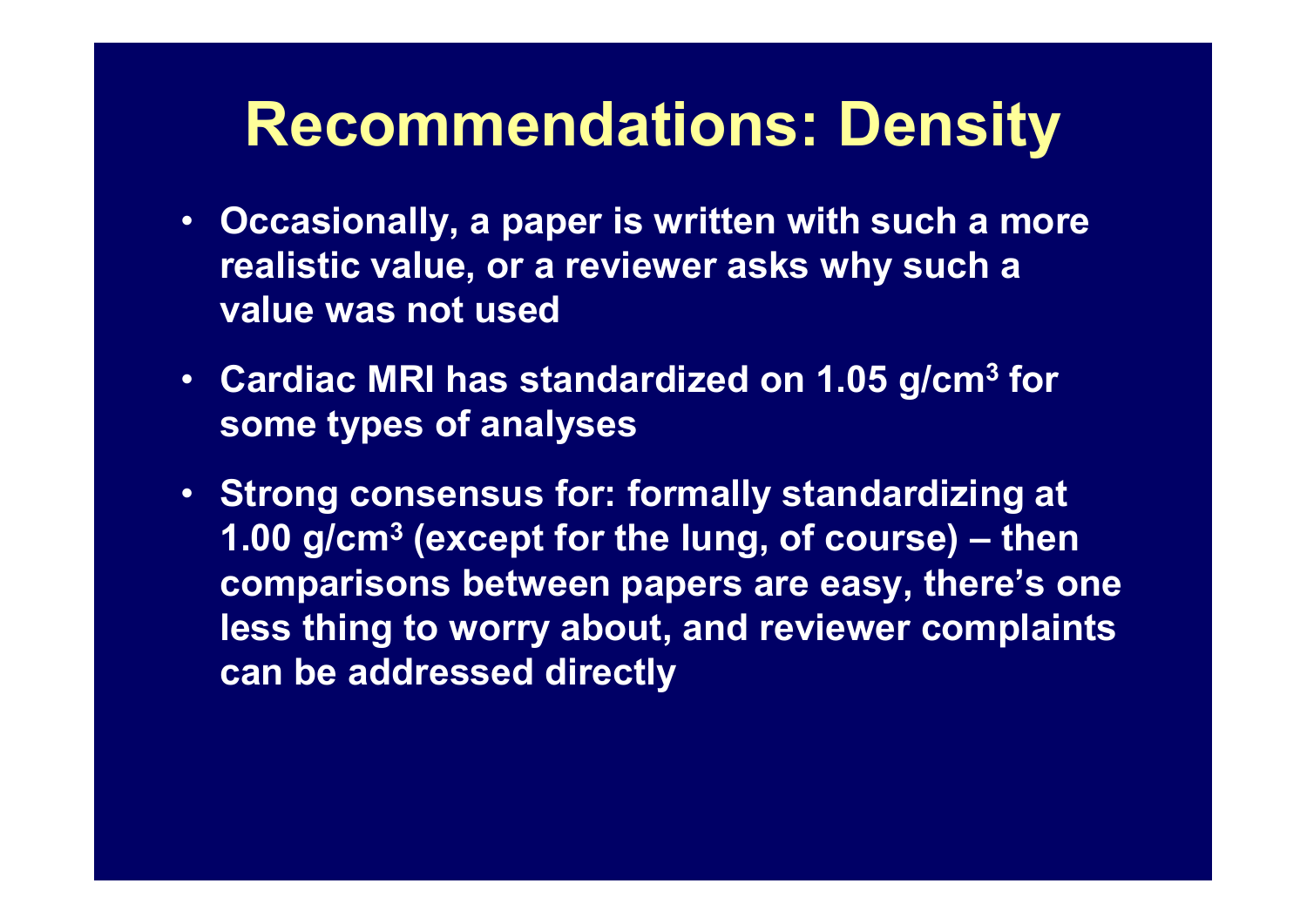#### Recommendations: Stiffness

- The word "stiffness" is used loosely by all of us, and makes intuitive sense to most people and to Recommendations: Stiffness<br>The word "stiffness" is used loosely by all of us,<br>and makes intuitive sense to most people and to<br>clinicians - but it's technically incorrect<br>Stiffness is defined as force/displacement, has
- Stiffness is defined as force/displacement, has units of N/m (not kPa), is a measure of rigidity of an object, and depends on its physical dimensions
- Shear modulus is an intrinsic material property; stiffness is a property of an object
- Notice that the concept of a map of stiffness variation inside an object doesn't actually make sense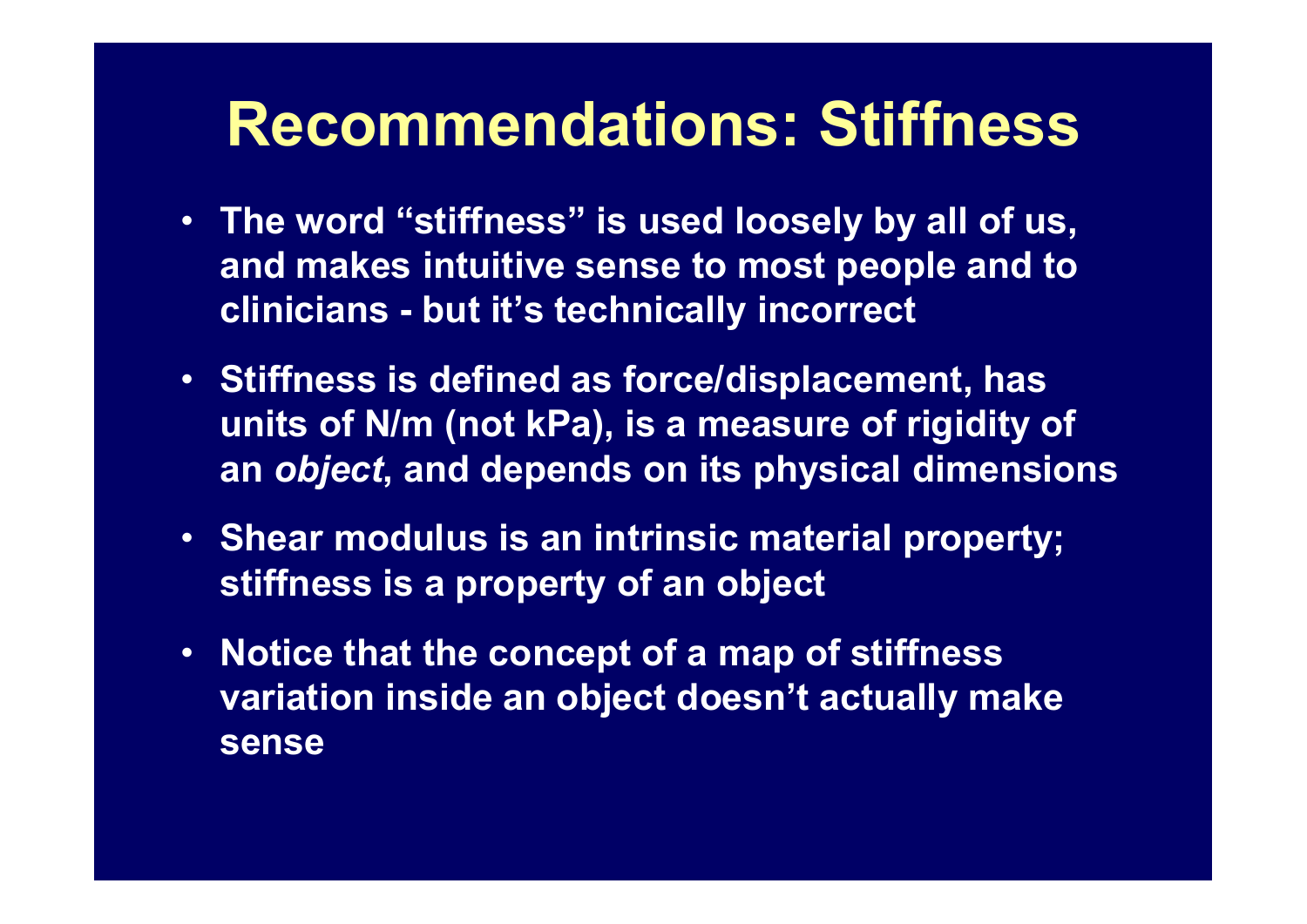#### Recommendations: Stiffness

- But it's probably too late to change how we all use "stiffness", and clinicians have trouble understanding terms like "shear modulus"
- Possible answer: continue the use of "stiffness" for general comments, introductory or summary Recommendations: Stiffness<br>
But it's probably too late to change how we all use<br>
"stiffness", and clinicians have trouble<br>
understanding terms like "shear modulus"<br>
Possible answer: continue the use of "stiffness"<br>
for gen reporting results, use the correct term for the But it's probably too late to change how we all use<br>"stiffness", and clinicians have trouble<br>understanding terms like "shear modulus"<br>Possible answer: continue the use of "stiffness"<br>for general comments, introductory or s kPa"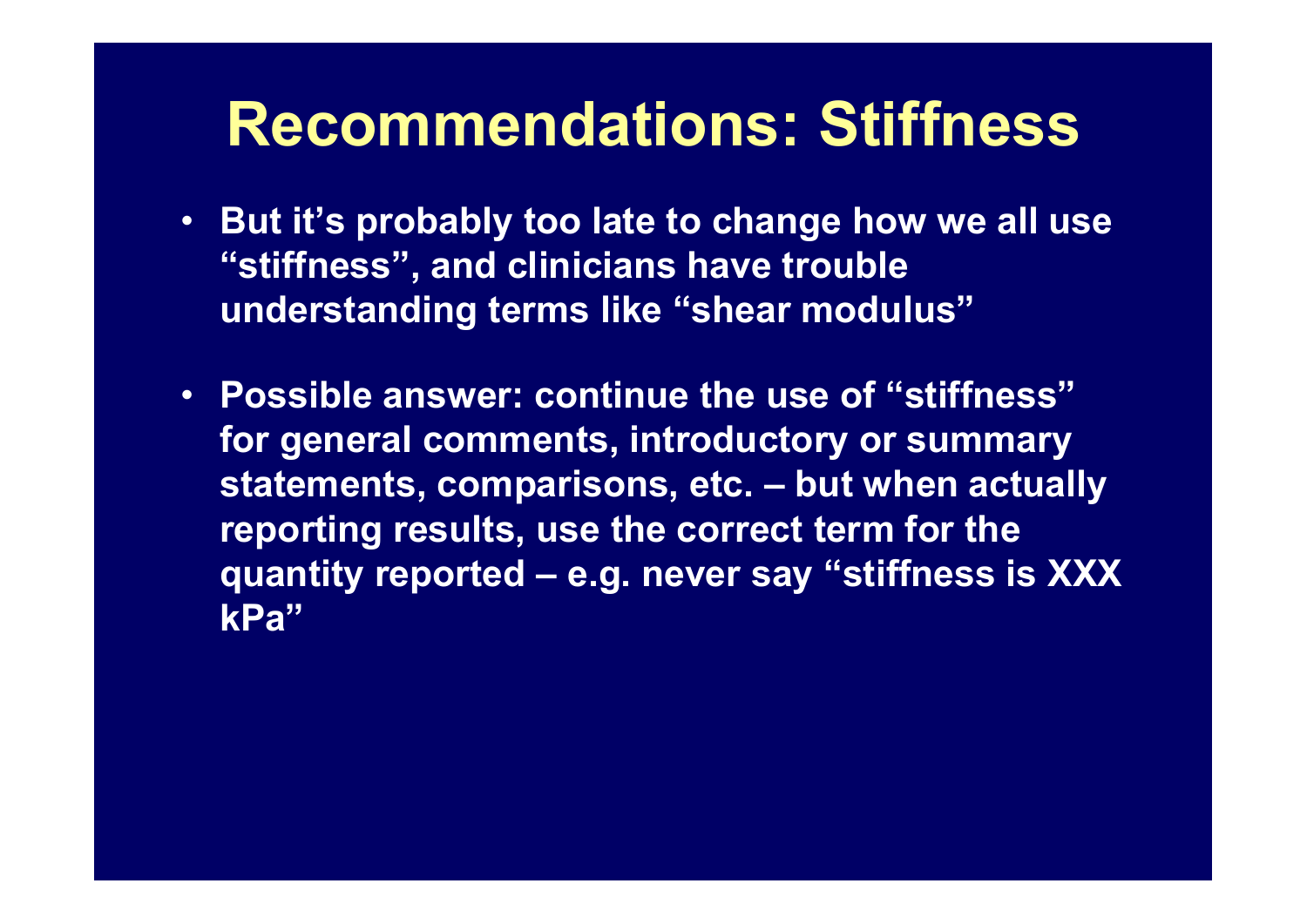## Reporting Results

- MRE results have been reported as: shear modulus (sometimes complex), storage modulus, elasticity, magnitude of complex shear modulus, wave speed or wave speed squared, shear stiffness (defined in different ways), propagation…
- Loss-related parameters: loss modulus, attenuation, loss tangent, loss factor, phase angle, damping ratio, adjusted damping ratio, penetration rate…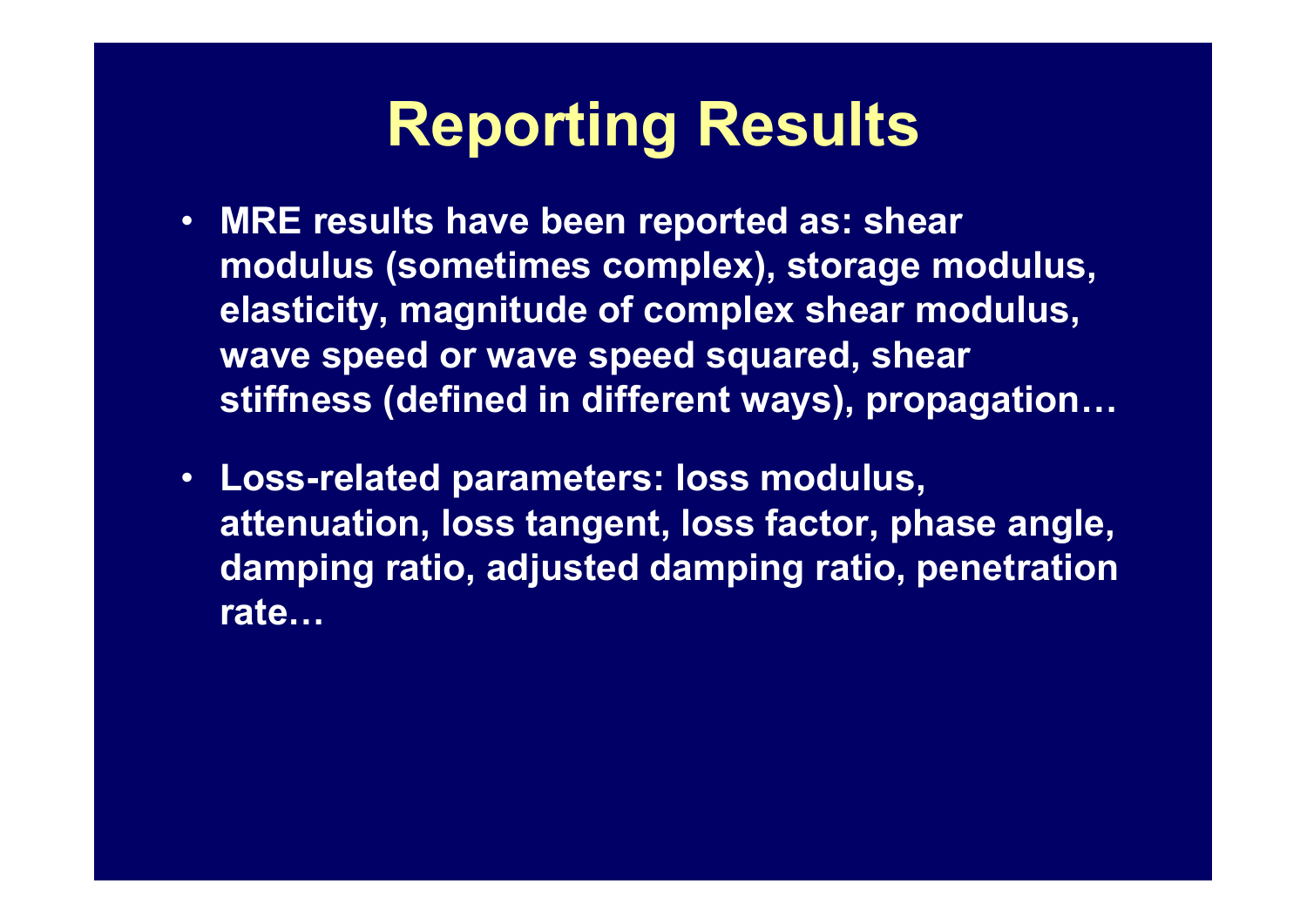## Reporting Results

- **Proporting Results<br>• These are all convertible to one another two<br>• independent quantities describe the behavior of<br>• shear waves in a viscoelastic, isotropic material** independent quantities describe the behavior of shear waves in a viscoelastic, isotropic material
- Converting between these (e.g. to compare to previous results by other groups) is inconvenient, increases the possibility of error, slows down research (a little)…
- But different parameters may be more useful or correlate better with different effects
- How about: always express results as G' and G'', in addition to whatever other parameters are chosen?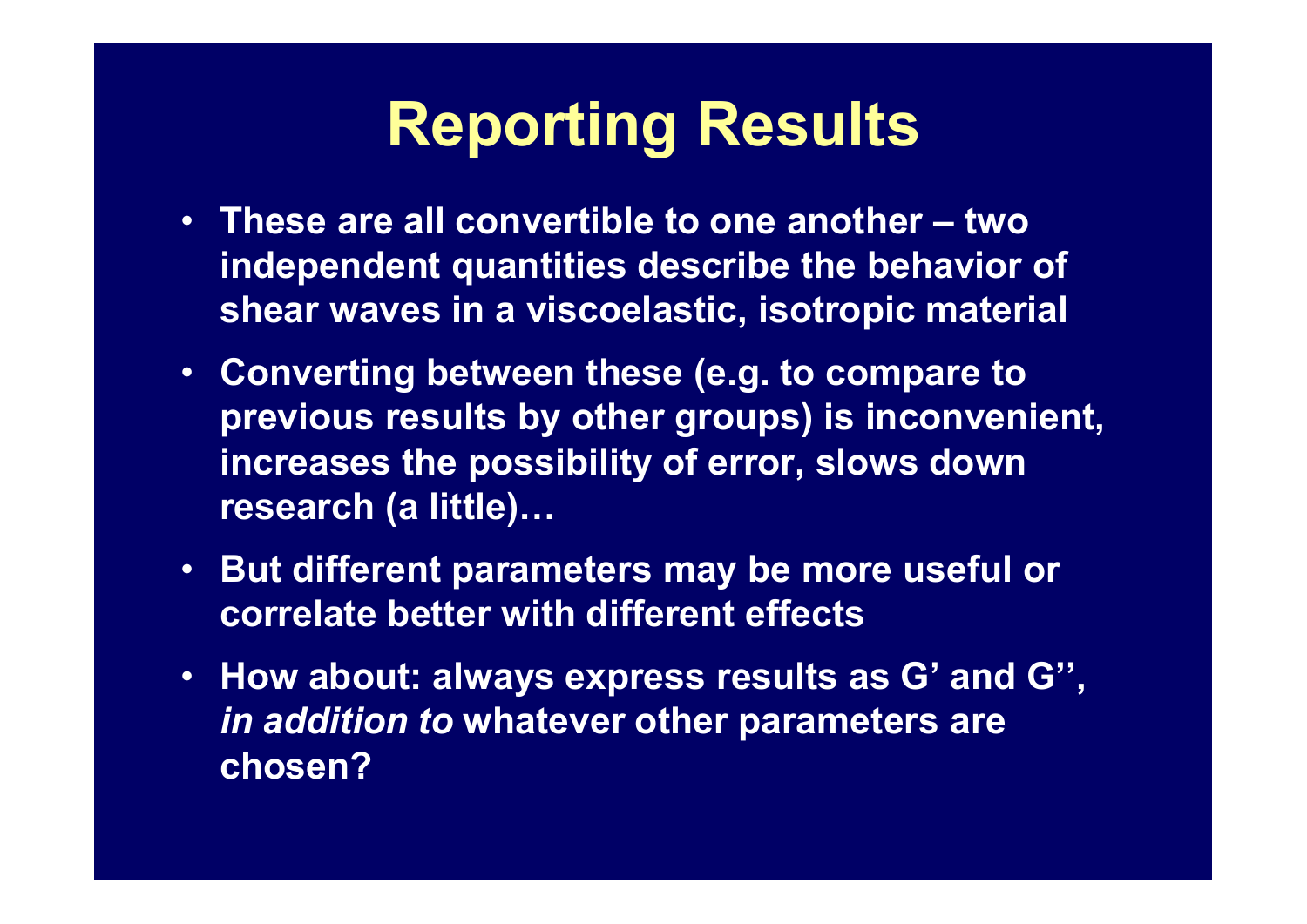#### Definitions, relations…

- Definitions for all the terms above
- Relationships among these quantities, such as between  $G^* = G' + iG''$  and waves propagating as  $\mathbf{u} = \hat{x} e^{-\alpha y} e^{i(\beta y - \omega t)}$

 $c_s^2 = 2|G^*|^2/\rho(G'+|G^*|)$  $k = \omega \sqrt{\left(\rho/G^*\right)}$ 

$$
G' = \rho \omega^2 \frac{(\beta^2 - \alpha^2)}{(\beta^2 - \alpha^2)^2 + (2\alpha\beta)^2}
$$

$$
\alpha^{2} = \rho \omega^{2} (|G|^{*} - G')/2|G^{*}|^{2}
$$

$$
\beta^{2} = \rho \omega^{2} (G' + |G^{*}|)/2|G^{*}|^{2}
$$

$$
G'' = \rho \omega^2 \frac{2\alpha\beta}{(\beta^2 - \alpha^2)^2 + (2\alpha\beta)^2}
$$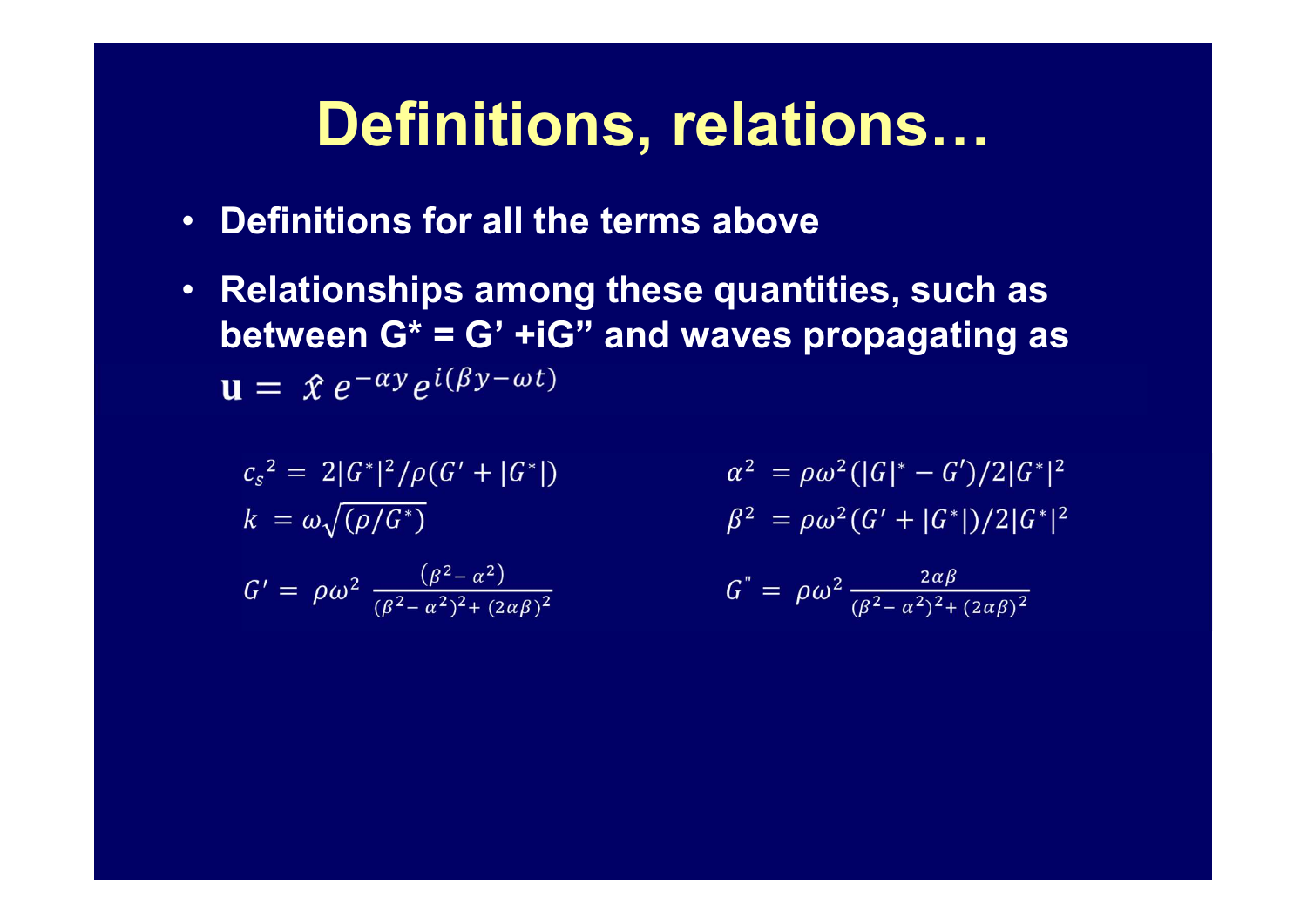## Reporting Results

- Results at different frequencies are not directly comparable, which is often not well understood by clinicians
- How about: when reporting results, always include Reporting Results<br>Results at different frequencies are not directly<br>comparable, which is often not well understood by<br>clinicians<br>How about: when reporting results, always include<br>the frequency – not just in the methods, bu there with the tables of results, and with the text discussing these
- When working at multiple frequencies, always also report result at each frequency (if possible)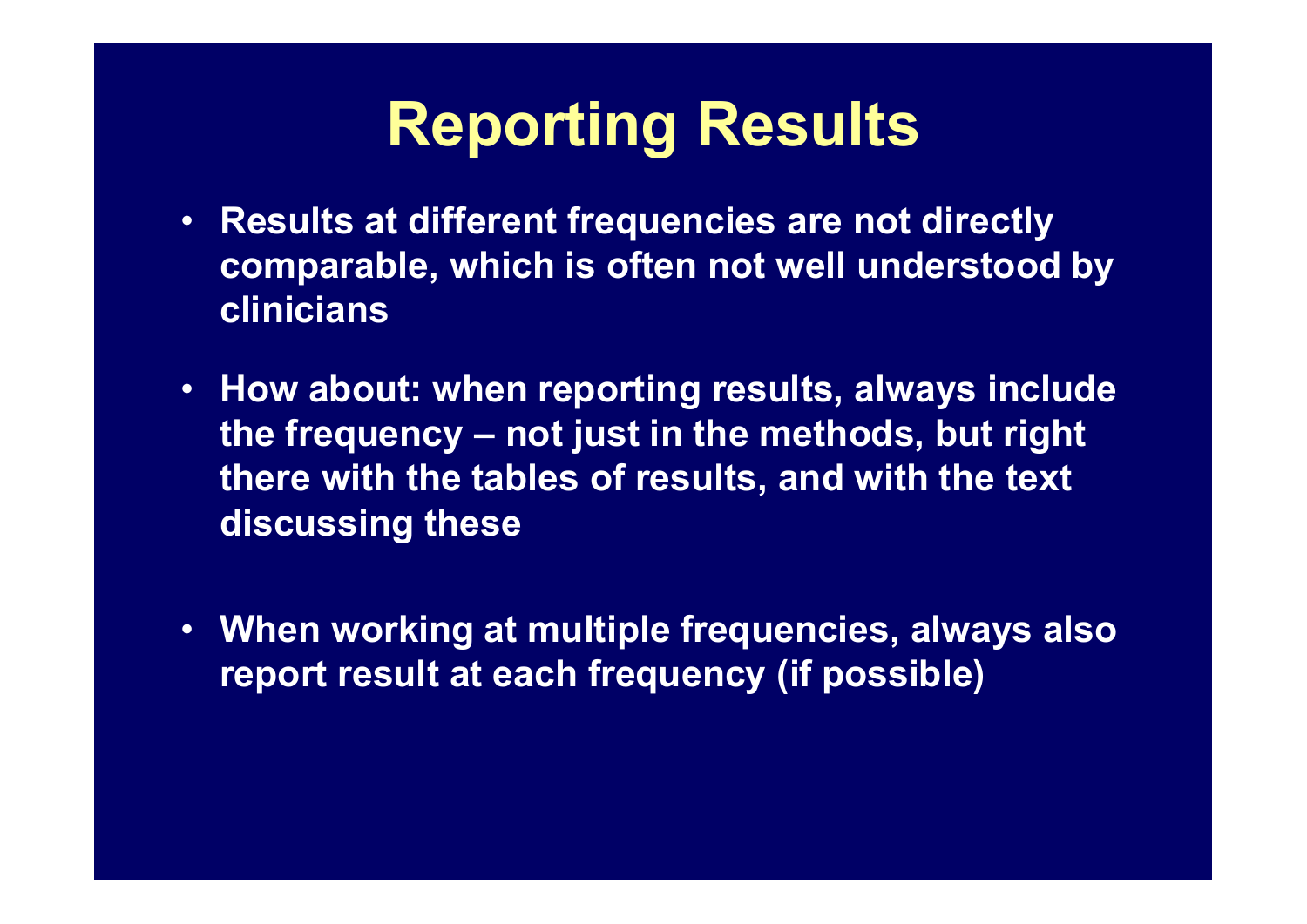#### Good Practices

- Always report all details of the experiment and **processing Good Practices**<br>Always report all details of the experiment and<br>processing – kernel sizes used in processing,<br>details of all filters used, etc. details of all filters used, etc.
- Give some measure of maximum and/or typical tissue displacement amplitude if possible
- Assess reproducibility of technique/results if possible
- Assess and discuss sources of error (see next page)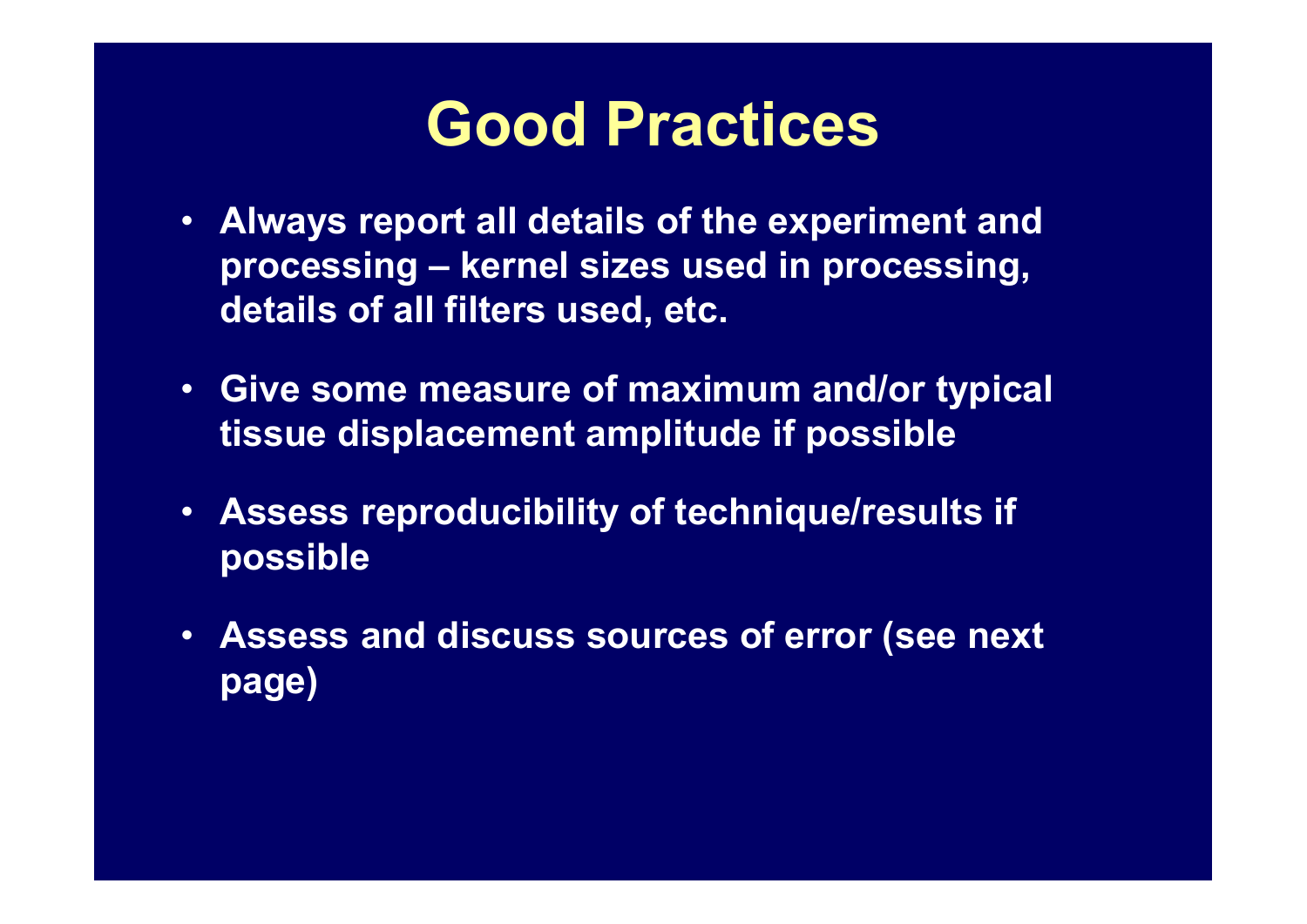## Sources of Error

- Estimation errors even if there is a pure shear wave:
- Inversion algorithm is biased
- Noise corrupts and biases the results (to lower values)
- Noise effects are worse for stiffer objects/longer wavelengths
- Discretization biases the results (typically underestimates derivatives)
- Estimation errors due to longitudinal wave not being completely rejected (biases towards higher values)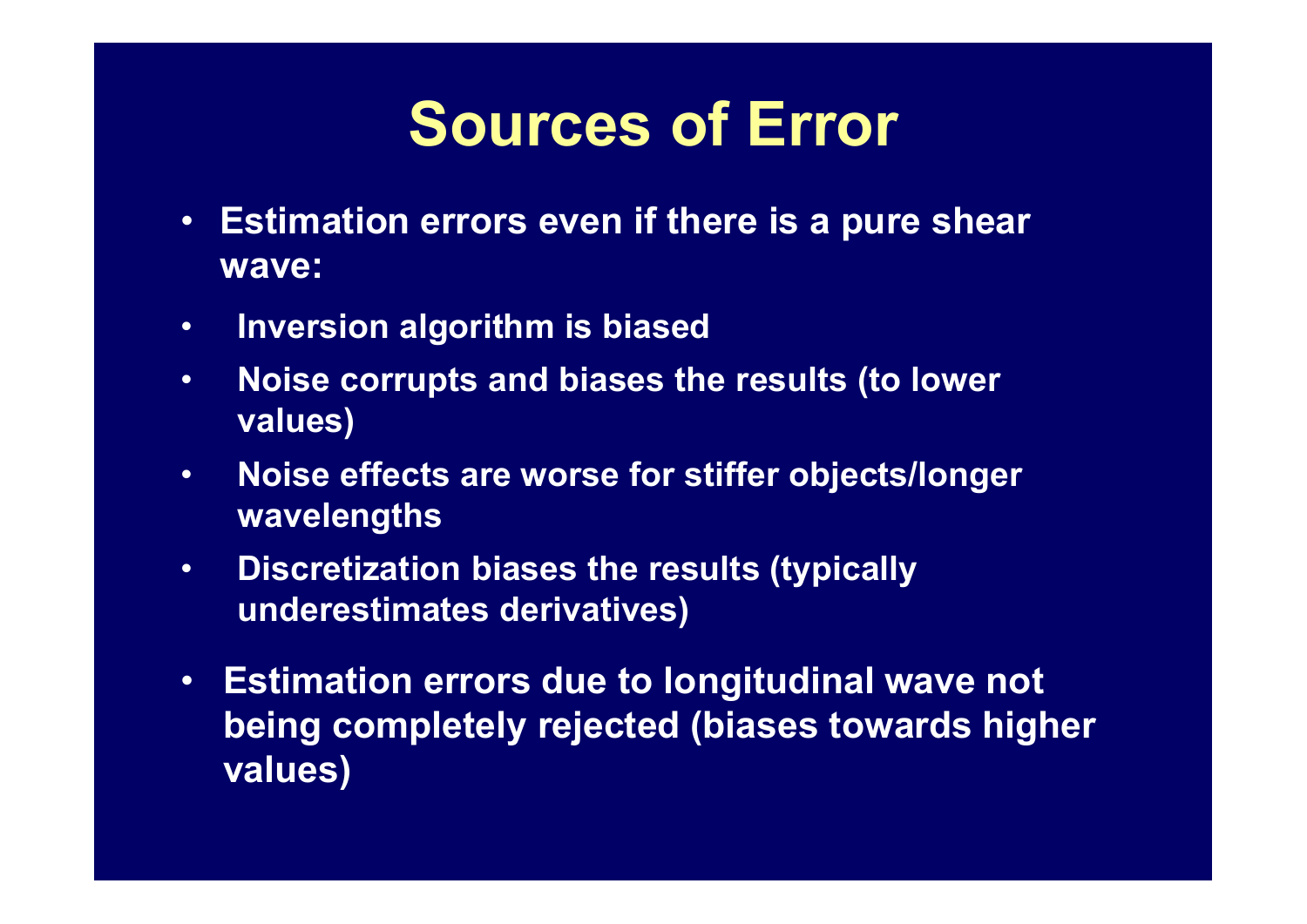#### Sources of Error

- Estimation errors due to anisotropic effects (shear waves have different speeds in different **Sources of Error**<br>Estimation errors due to anisotropic effects (shear<br>waves have different speeds in different<br>directions) or poroelastic effects (pressure term<br>not accounted for) not accounted for)
- Estimation errors due to waveguide effects biasing algorithms that don't account for these
- Estimation errors due to heterogeneity effects biasing algorithms that don't account for these
- Problems when processing kernel extends across a boundary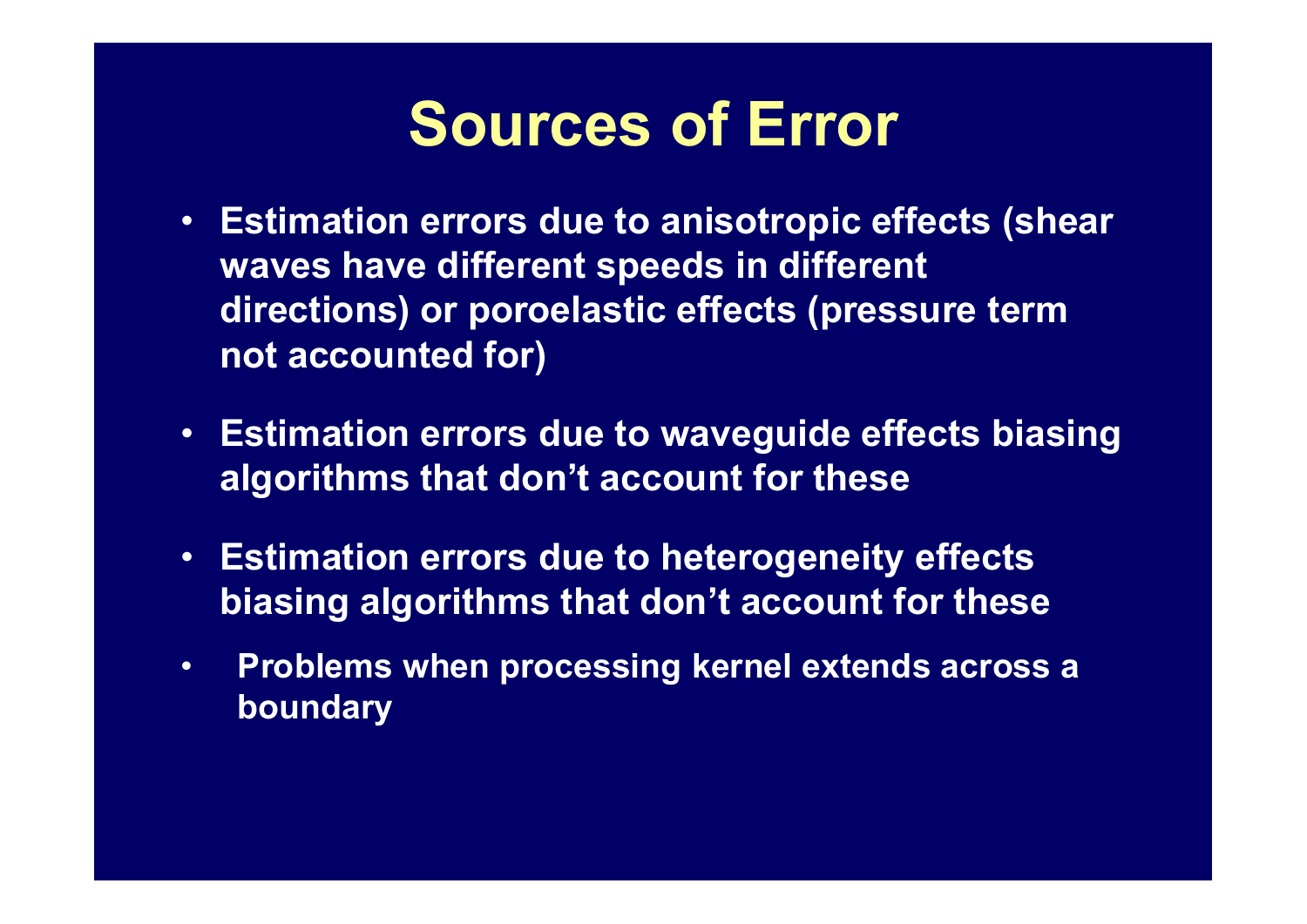# Things We Need

- SNR measure that tells us when the data is "good enough"
- OSS-SNR is claimed to achieve this in a global sense for NLI
- But may not hold up as well in a regional sense, depends on processing parameters for other algorithms, and is fundamentally incorrect for directinversion type algorithms based on second **derivatives**
- Good measure for comparisons, such as between different drivers at same frequency for same object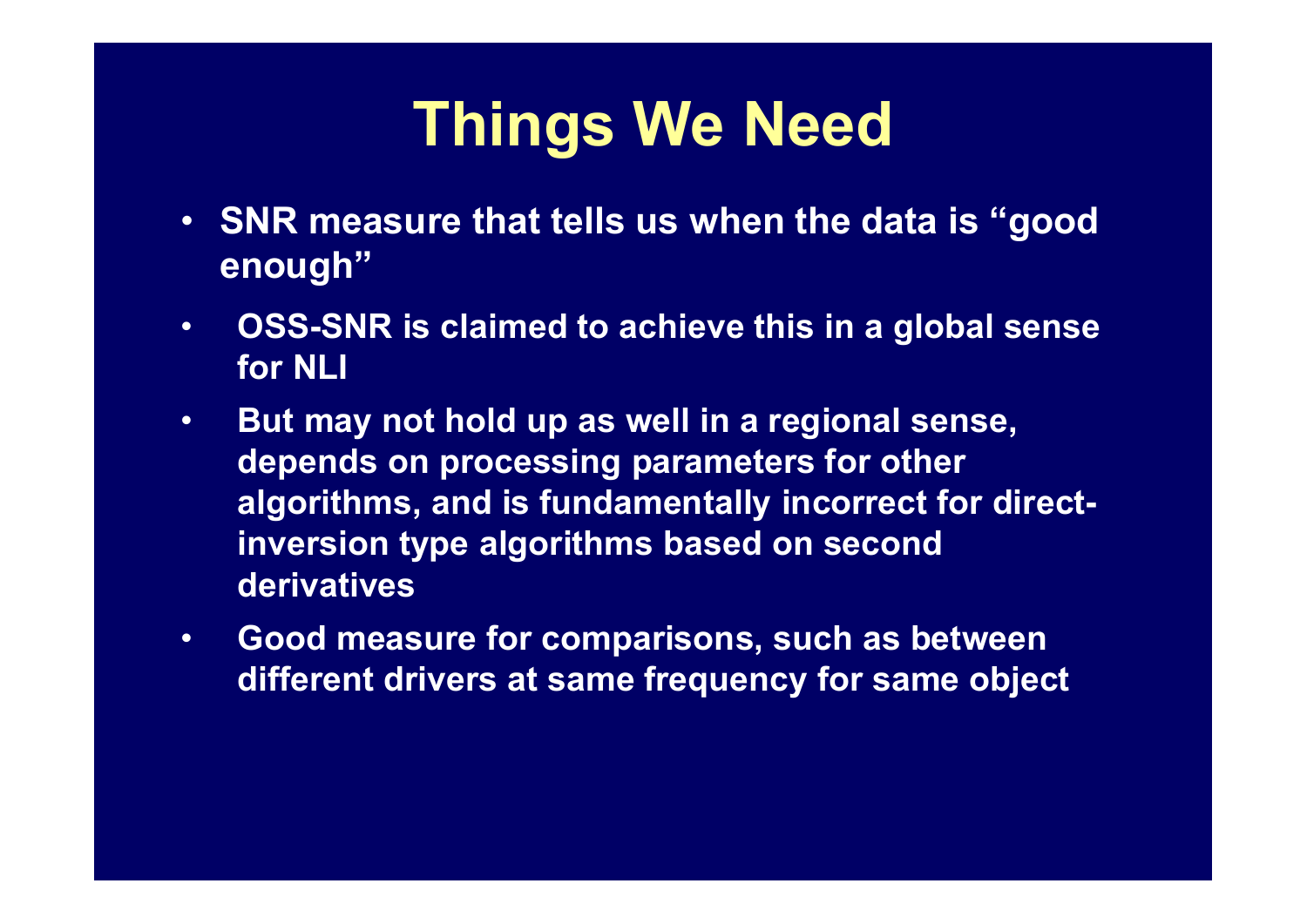## Things We Need

- Quantitative confidence measures that actually assess coefficient of variation or give confidence intervals for results at a voxel
- Even this would only assess the effect of noise, not biases due to other effects mentioned above
- Automated measure of when phase unwrapping process has failed?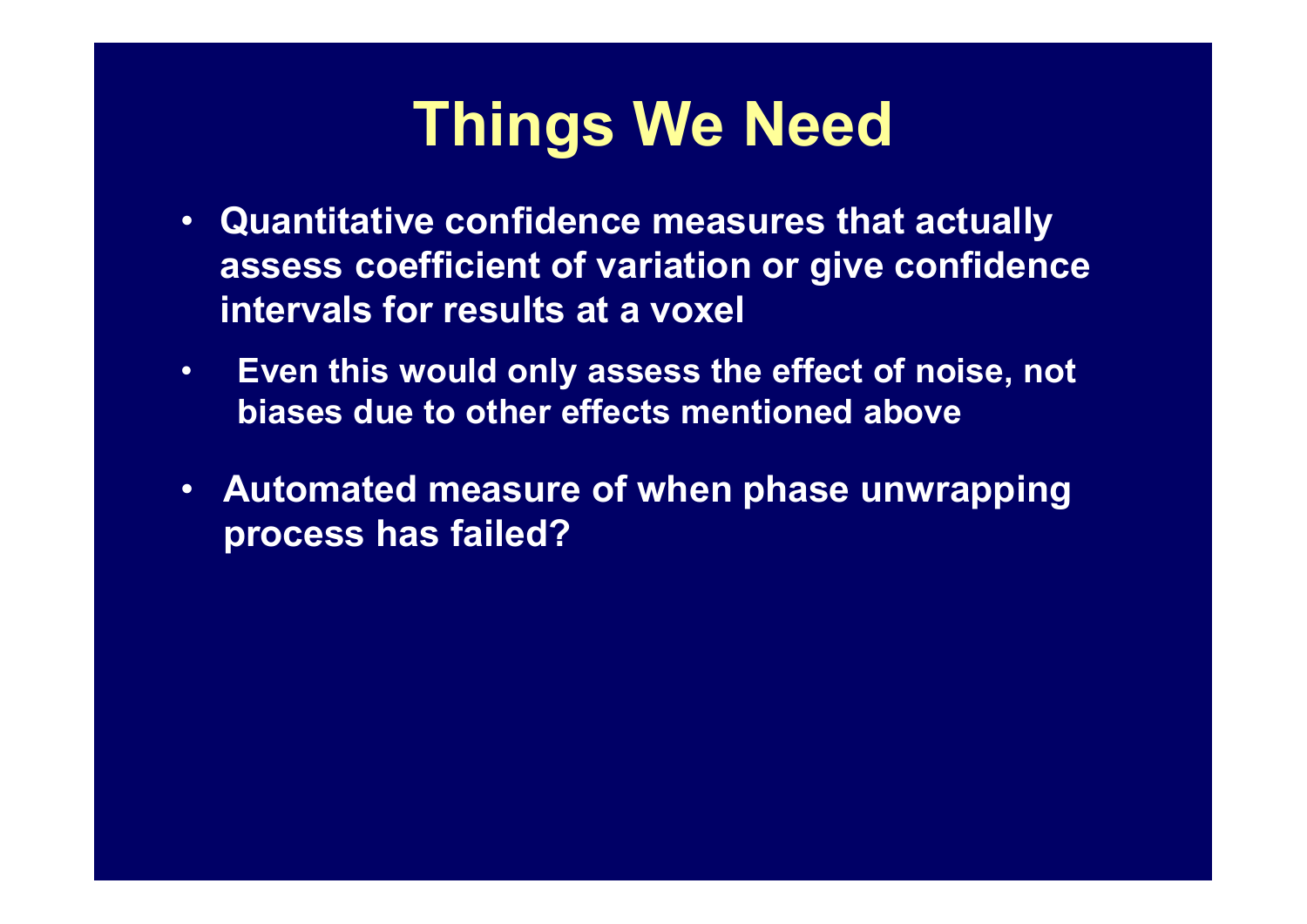# We Want Your Input!

- What would be important for such a paper to do or to consider?
- What recommendations should such a paper make?
- What do you personally think might confuse clinicians or outsiders that could be clarified?
- What do you feel strongly about?
- Please contact me (manduca@mayo.edu) or any member of the committee with suggestions, questions, etc.